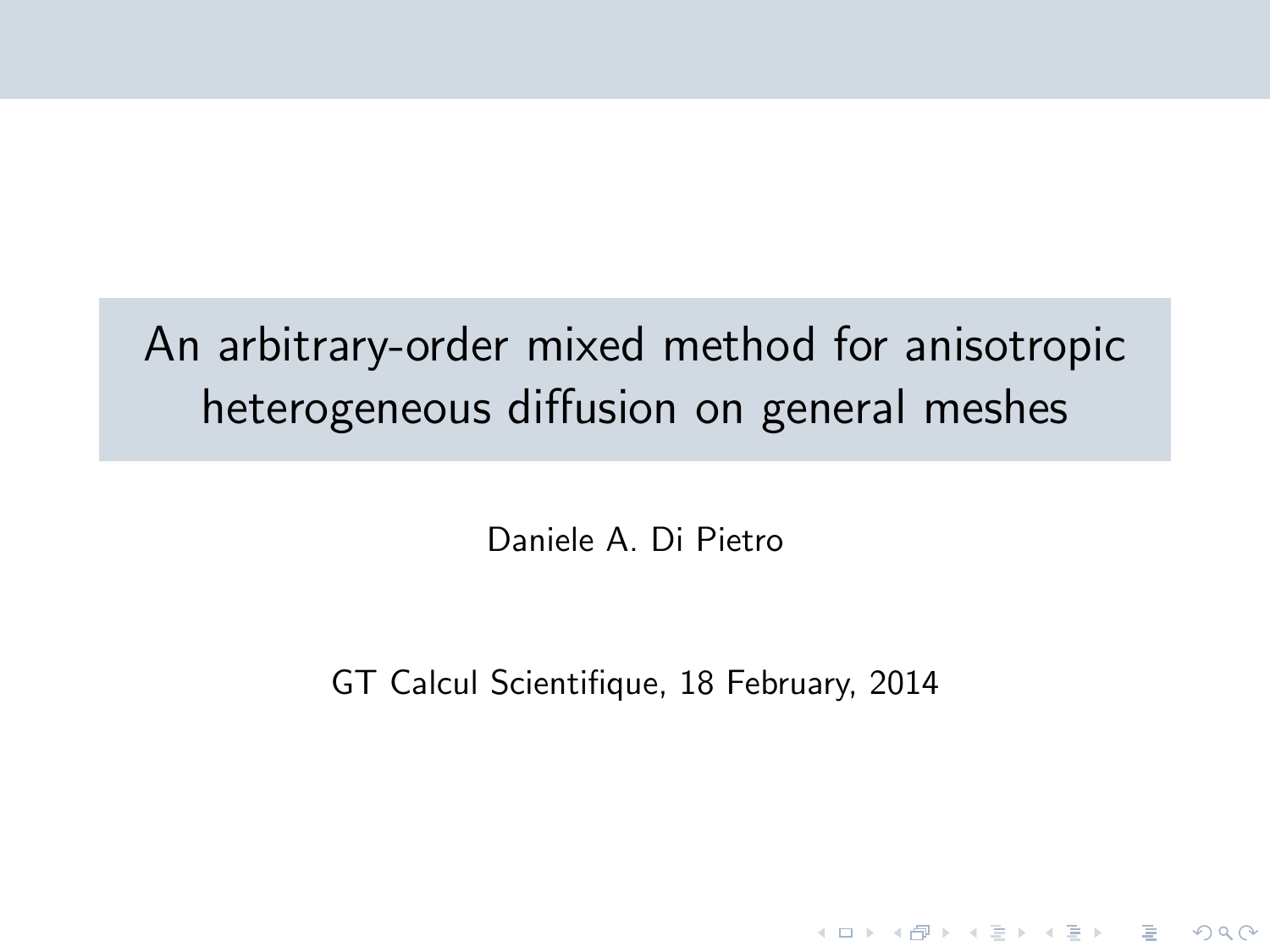# Motivations I

- Handling general polyhedral meshes comes in handy in many situations
	- Degenerate cells as a result of mesh deformation
	- Nonconforming interfaces in adaptive mesh refining
	- Adaptive mesh coarsening
- Extending the classical FE framework is not straightforward

**KOD KARD KED KED E VOOR** 

Recent works only consider lowest-order methods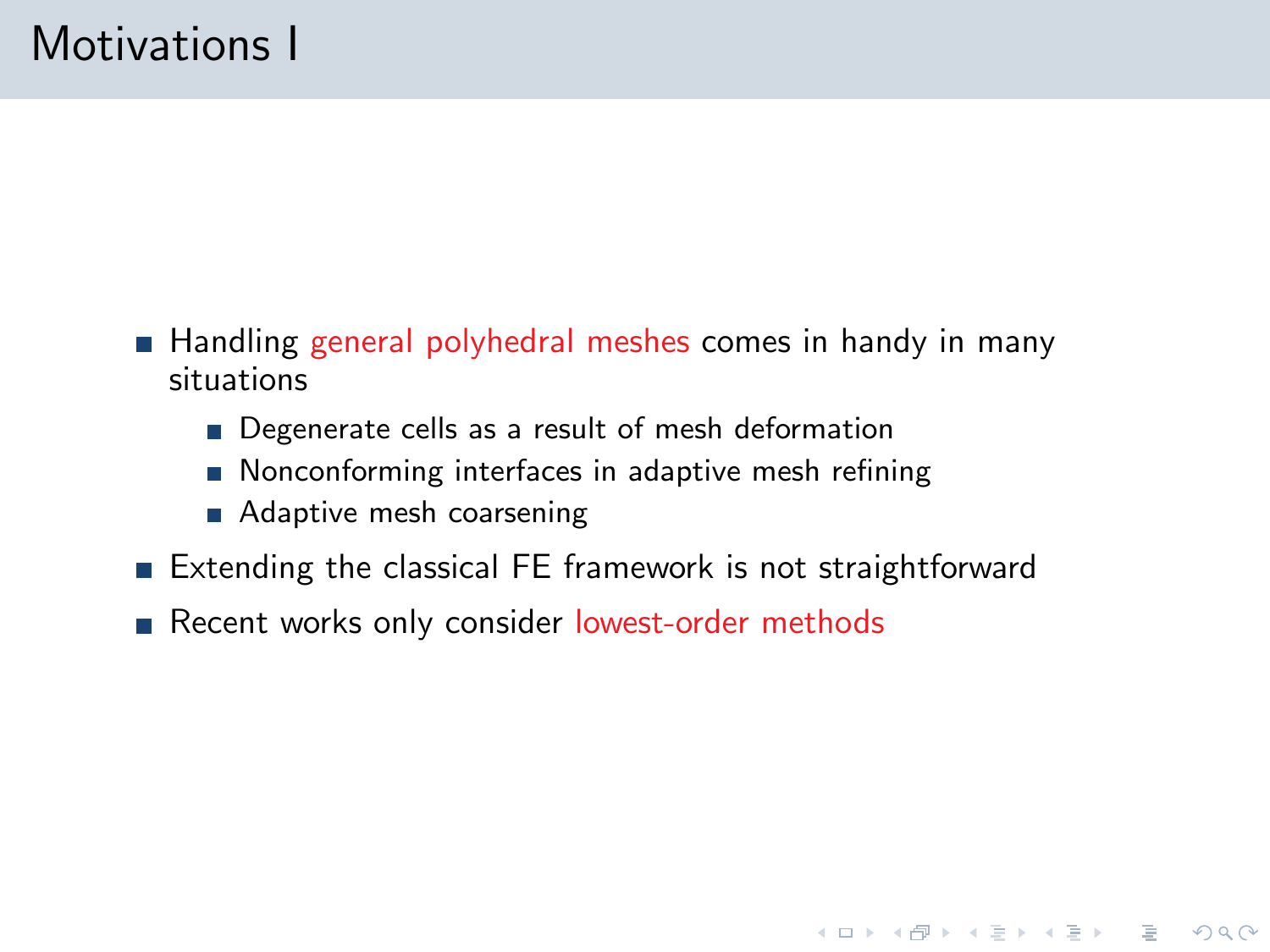# Motivations II



Figure: Adaptive mesh coarsening [DP et al., 2011]

K ロ > K @ > K 등 > K 등 > H 등 …

 $2Q$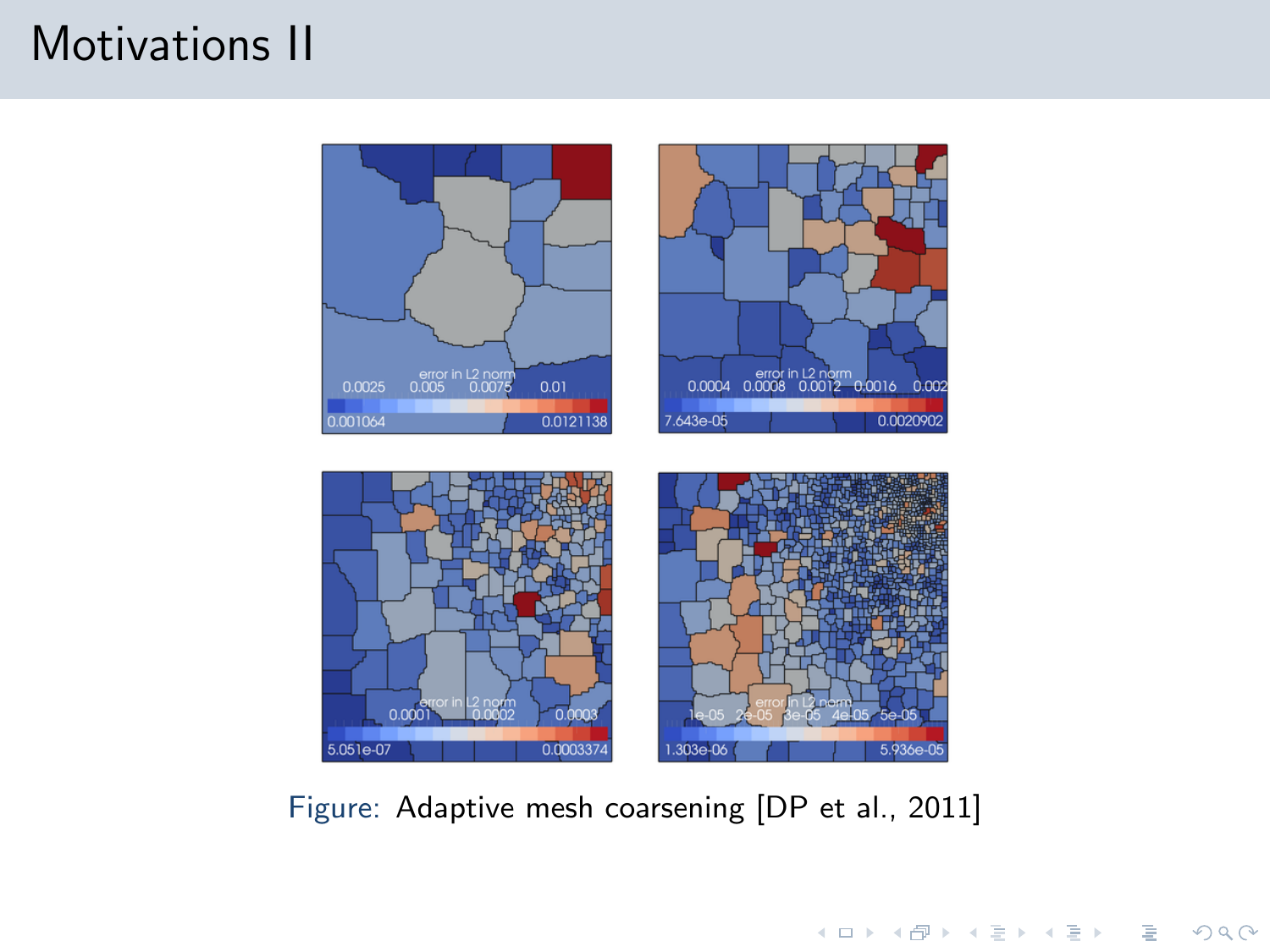- Consistency on general polyhedral meshes
- $\blacksquare$  Stability and robustness with respect to the physical parameters
	- Highly heterogeneous and anisotropic permeability in Darcy flow
	- Numerical locking for quasi-incompressible elasticity
	- Vanishing constrained specific storage coefficient in poroelasticity

**K ロ ▶ K 個 ▶ K 필 ▶ K 필 ▶ - 필 - 10 Q Q Q** 

- $\blacksquare$  Inf-sup stability in incompressible flows
- Reduced cost (stencil, parallel communications, conditioning)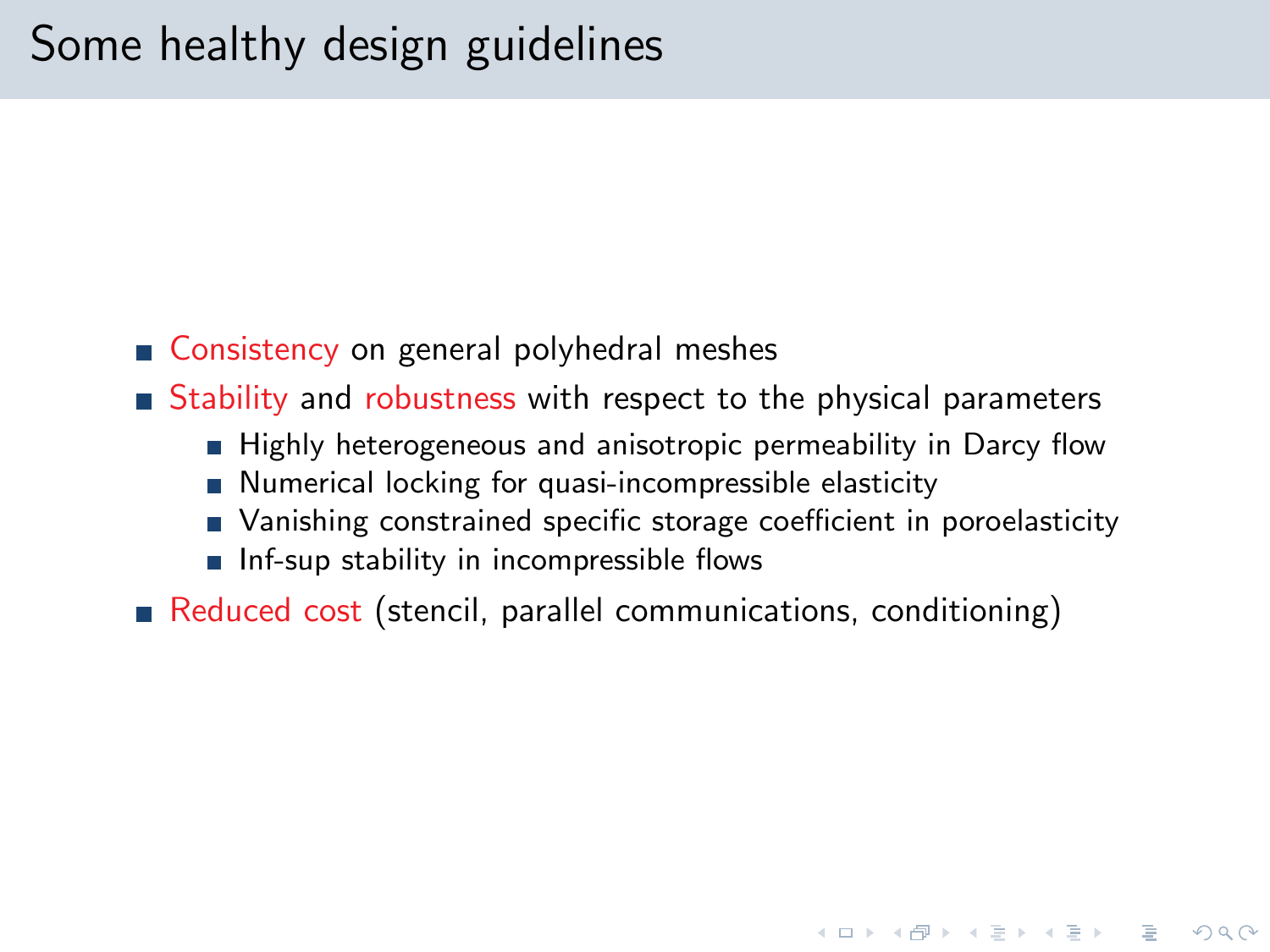### Definition (Mesh regularity)

- A sequence  $(\mathcal{T}_h)_{h \in \mathcal{H}}$  of poly{gonal,hedral} meshes is regular if
	- every  $\mathcal{T}_h$  admits a simplicial submesh  $\mathcal{S}_h$ ;
	- $(\mathcal{S}_h)_{h \in \mathcal{H}}$  is shape-regular in the sense of Ciarlet;
	- $(\mathcal{S}_h)_{h \in \mathcal{H}}$  is contact regular: every simplex  $S \subset T$  is s.t.  $h_S \approx h_T$ .

#### Definition (Cell centers)

We fix a family of points  $(\boldsymbol{x}_T)_{T\in\mathcal{T}_h}$  s.t.

- all  $T \in \mathcal{T}_h$  is star-shaped w.r. to  $x_T$ ;
- for all  $T \in \mathcal{T}_h$ , and all  $F \in \mathcal{F}_T$ ,  $d_{T,F} := \text{dist}(\boldsymbol{x}_T, F) \approx h_T$ .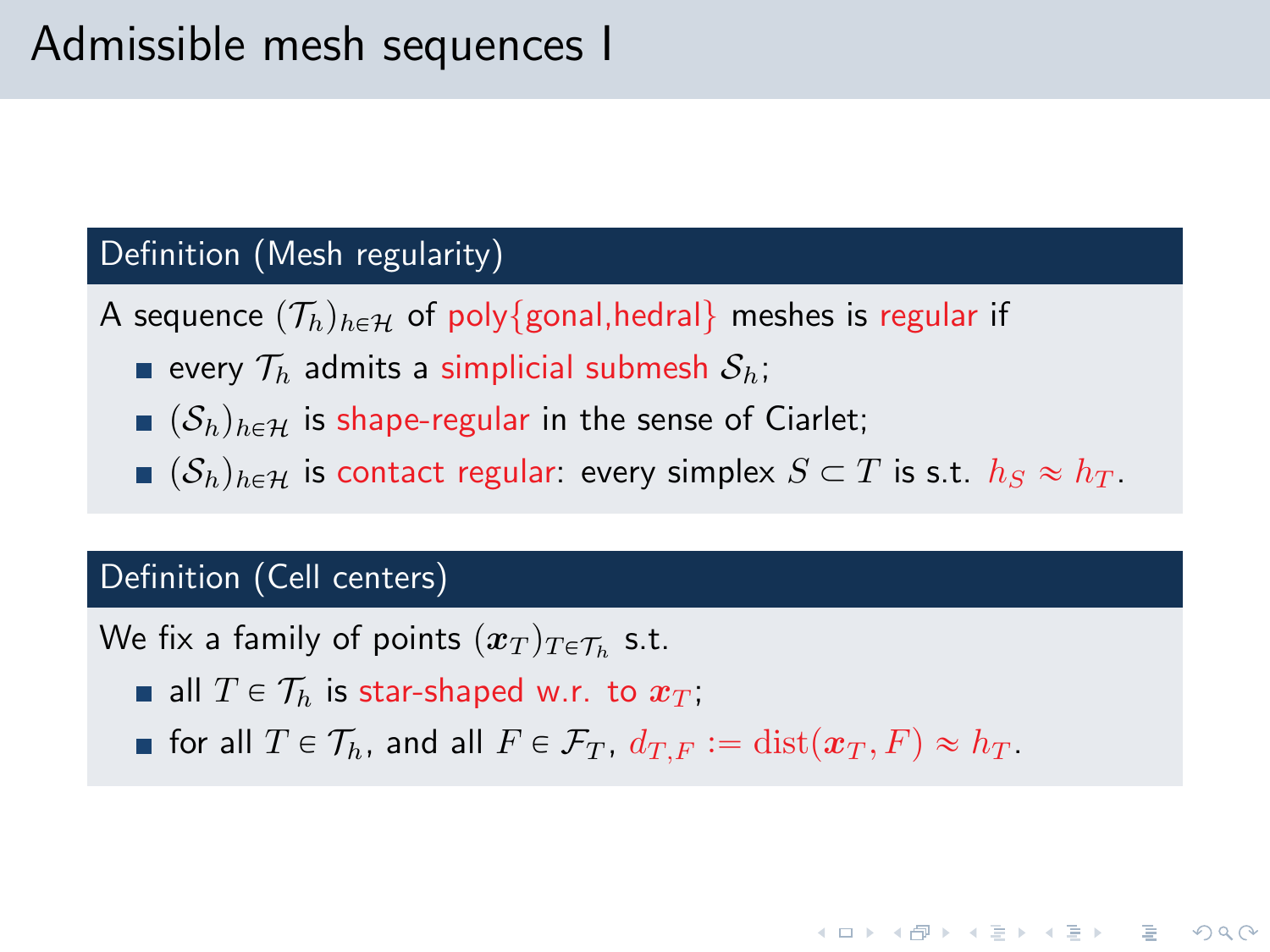# Admissible mesh sequences II



Figure: Pyramidal submesh

K ロ ▶ K (日 ) X (日 ) X (日 ) X (日 ) X (日 ) X (日 ) X (日 ) X (日 ) X (日 )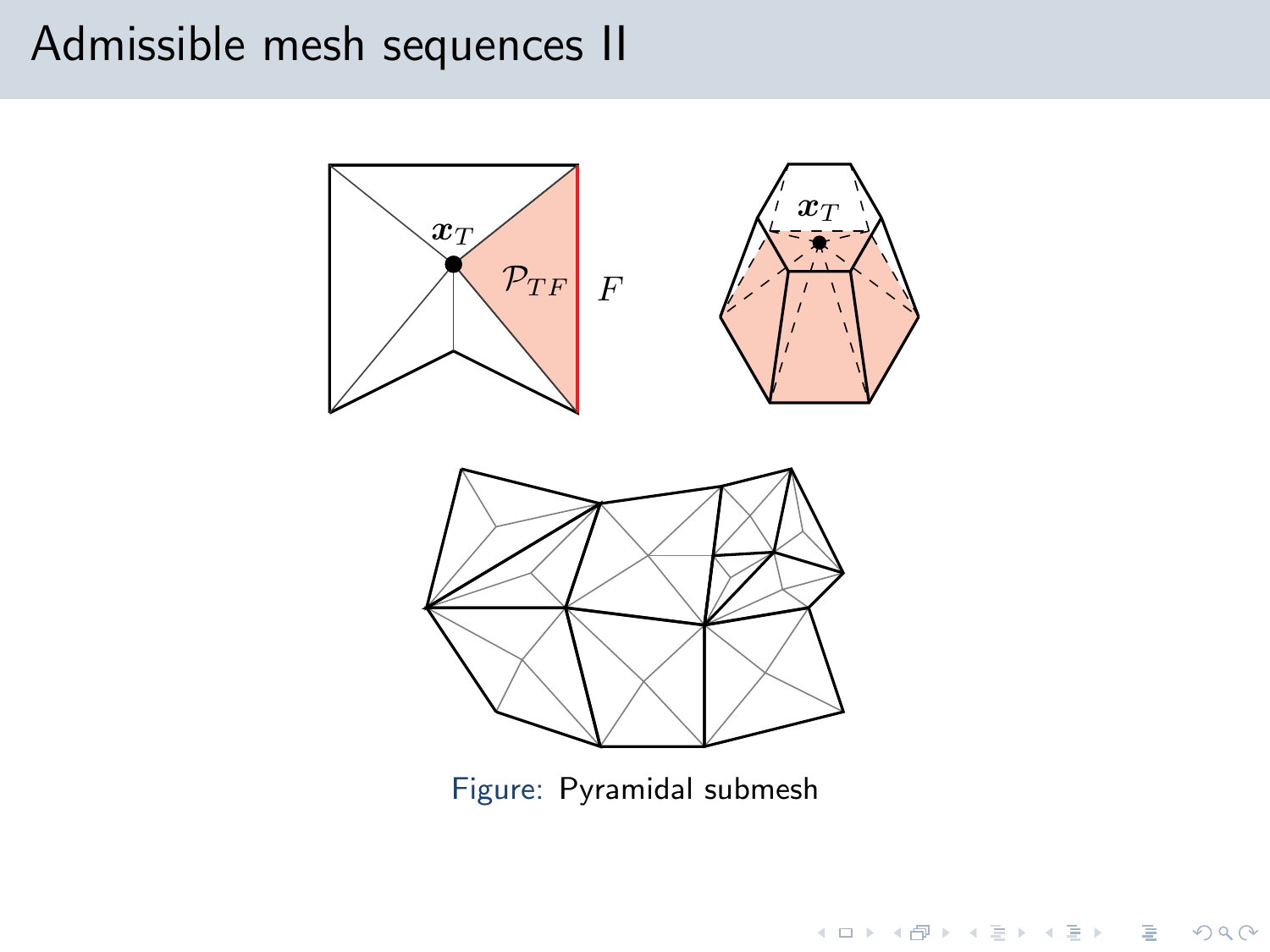# Setting I

We consider the pure diffusion problem

$$
K^{-1}s + \nabla u = 0 \quad \text{in } \Omega
$$

$$
-\nabla \cdot s = f \quad \text{in } \Omega
$$

with  $\boldsymbol{K}$  piecewise constant diffusion tensor with spectrum  $\subset [k_\flat, k_\sharp]$ **The weak formulation reads:** Find  $(\mathbf{s}, u) \in \Sigma \times U$  such that

$$
\begin{vmatrix}\n(K^{-1}s,t) + (u, \nabla \cdot t) = 0 & \forall t \in \Sigma \\
-(\nabla \cdot s, v) = (f, v) & \forall v \in U\n\end{vmatrix}
$$
\n(M)

**KORK ERREST ORA** 

with  $\boldsymbol{\Sigma} \vcentcolon = \boldsymbol{H}(\text{div}; \Omega)$  and  $U \vcentcolon = L^2(\Omega)$ 

DP and Ern, preprint [hal-00918482,](http://hal.archives-ouvertes.fr/hal-00918482) 2014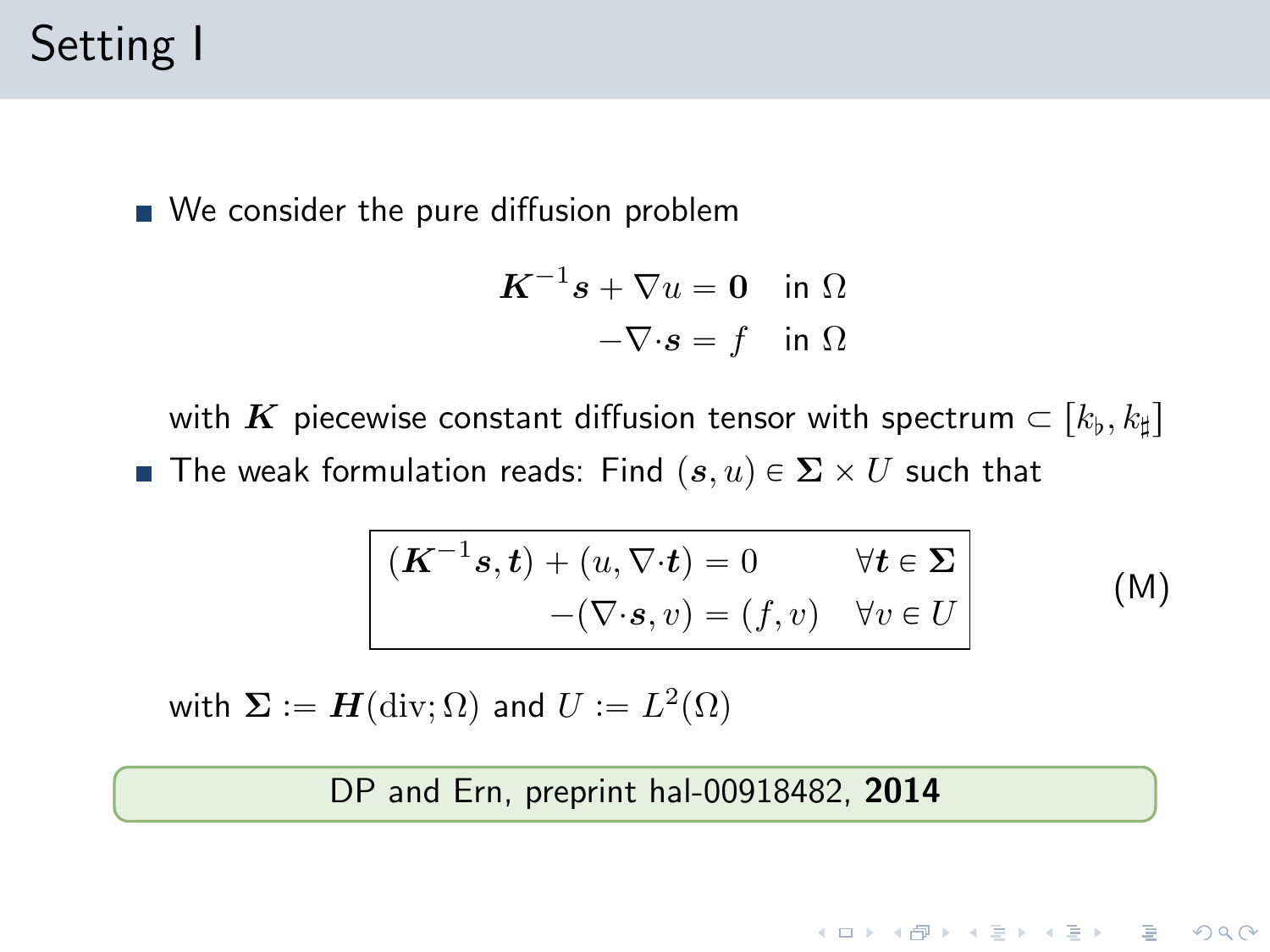- Designing a classical FE method requires to
	- Devise a  $\mathbf{H}$ (div;  $\Omega$ )-conforming flux space
	- Select a  $L^2$ -conforming pressure space
	- Make sure that the two are inf-sup compatible
- Finding a  $H$ (div;  $\Omega$ )-conforming space for arbitrary element shapes and approximation orders can be challenging
- $\blacksquare$  Idea: renounce conformity and build the method from the DOFs up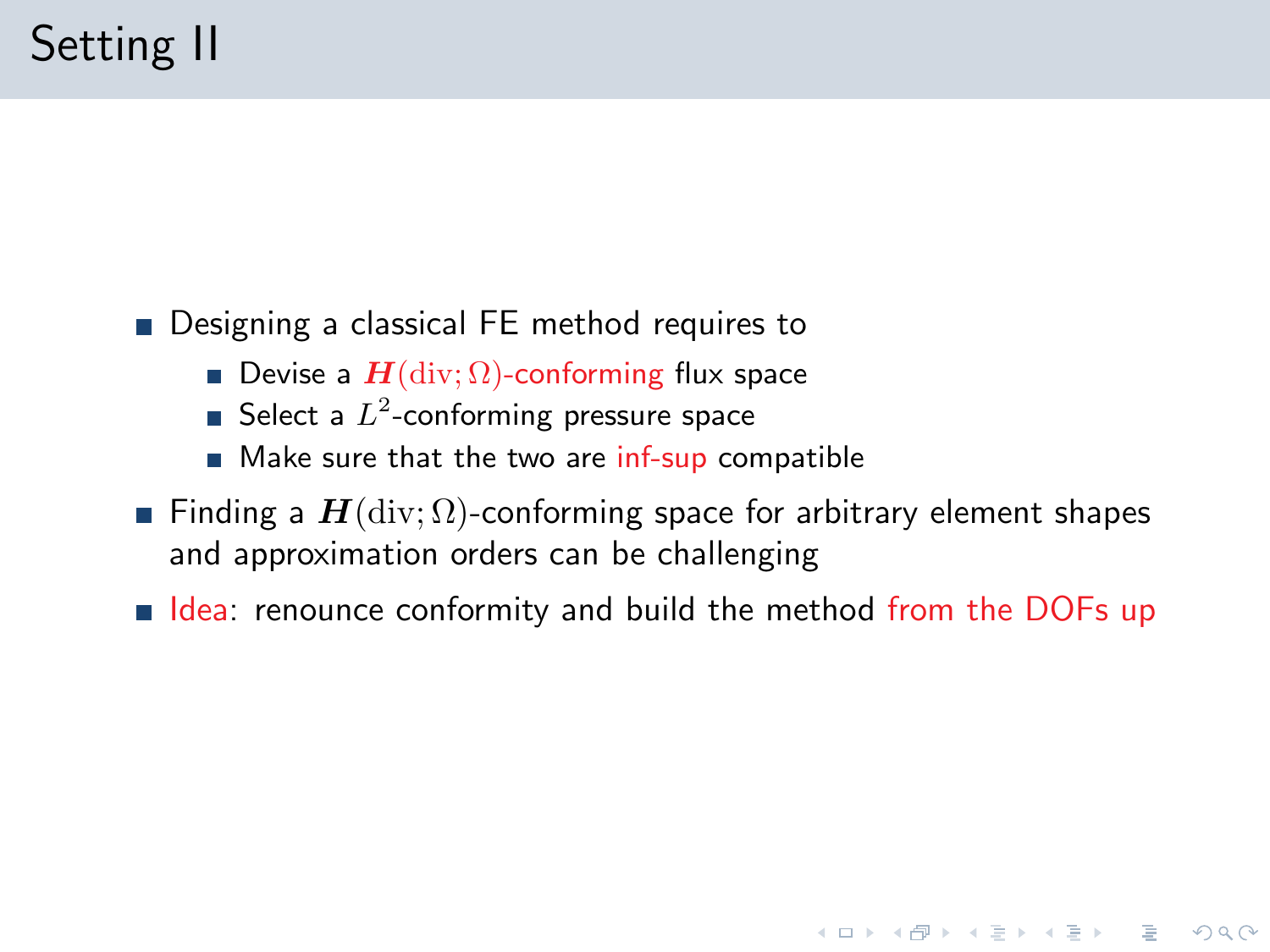#### A FE example: The  $\mathbb{RT}^0_d-\mathbb{P}^0_d$  $_{d}^{\mathrm{0}}$  element



Figure: An example of healthy FE approximation. Flux basis functions are ¯ Figure: An example of healthy FE approximation by  $\Big(\varphi_{TF}(x) = \frac{1}{d|T|_d}(x-x_{v(F)})\Big)_{F \in \mathcal{F}_T}$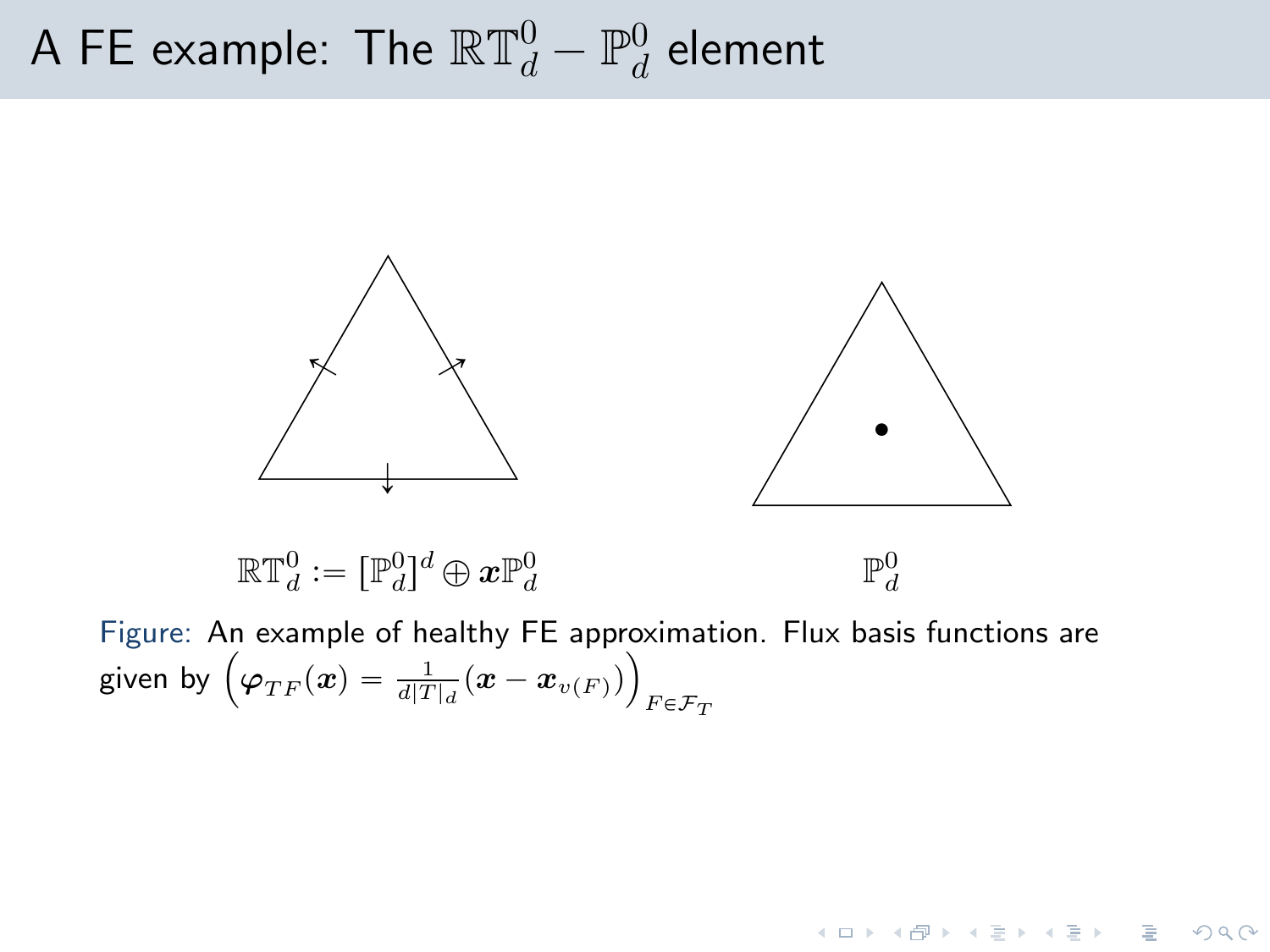- $\blacksquare$  We need discrete counterparts of a flux and its divergence
- The discrete divergence  $D_T^k$  must allow to prove inf-sup stability
- The flux reconstruction  $\mathfrak{R}_T^k$  must be consistent and coercive

### Remark (Virtualization)

The flux reconstruction need not be explicit provided we can approximate the  $(\boldsymbol{K}^{-1} \cdot, \cdot)$ -product (leading to a virtual method)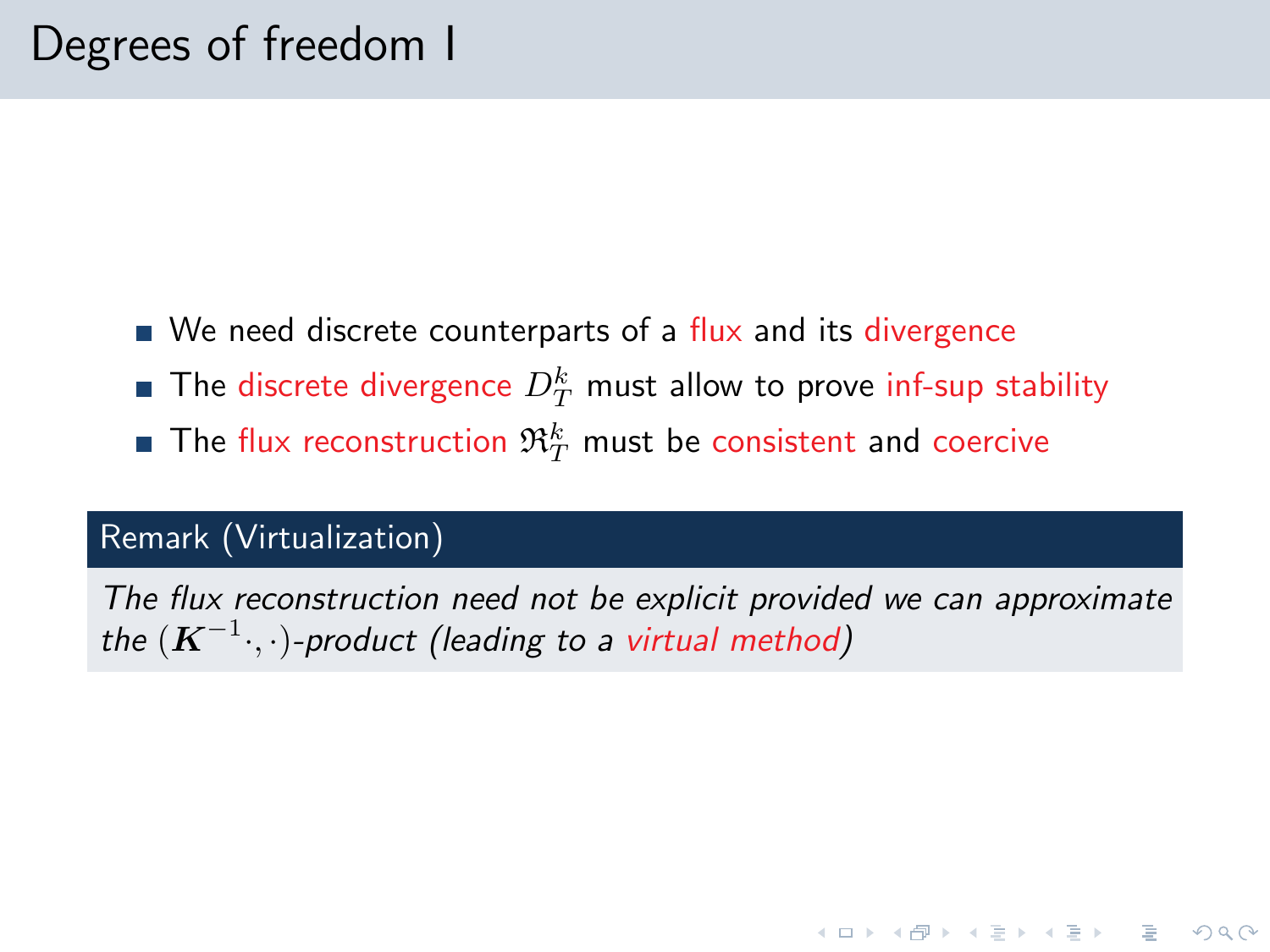# Degrees of freedom II

Let, for a fixed integer  $k \geqslant 0$  and, with  $\mathbb{F}_F^k := \mathbb{P}^k_{d-1}(F)$ ,

$$
\mathbb{T}_T^k := \mathbf{K}_T \nabla \mathbb{P}_d^{k,0}(T), \quad \mathbb{F}_T^k := \underset{F \in \mathcal{F}_T}{\times} \mathbb{F}_F^k \qquad \forall T \in \mathcal{T}_h
$$

For all  $T \in \mathcal{T}_h$ , the local spaces of flux and potential DOFs are

$$
\boxed{\boldsymbol{\Sigma}_T^k := \mathbb{T}_T^k \times \mathbb{F}_T^k, \qquad U_T^k := \mathbb{P}_d^k(T)}
$$



Figure:  $\Sigma_T^k$  for  $k = 0, 1, 2$ 

**KOD KARD KED KED E VOOR**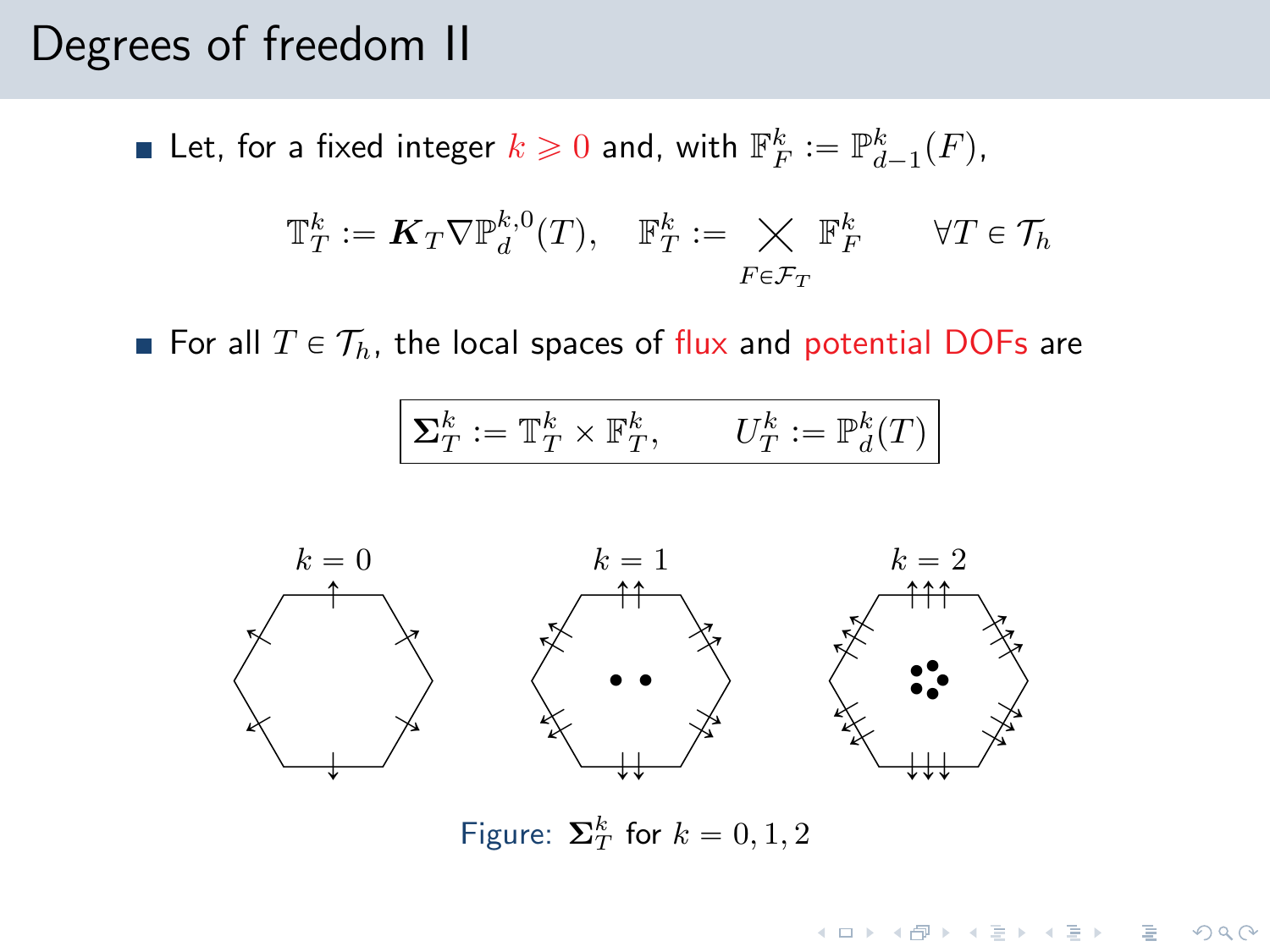# Degrees of freedom III

■ The global flux DOFs space is obtained by patching interface values

$$
\mathbf{\Sigma}_h^k := \mathbb{T}_h^k \times \mathbb{F}_h^k, \quad \mathbb{T}_h^k := \bigtimes_{T \in \mathcal{T}_h} \mathbb{T}_T^k, \quad \mathbb{F}_h^k := \bigtimes_{F \in \mathcal{F}_h} \mathbb{F}_F^k
$$

For all  $T\in\mathcal{T}_h$ , we introduce the restriction operator  $L_T:\mathbf{\Sigma}_h^k\to\mathbf{\Sigma}_T^k$ ■ The global spaces of potential DOFs is

$$
U_h^k \coloneqq \bigtimes_{T \in \mathcal{T}_h} U_T^k
$$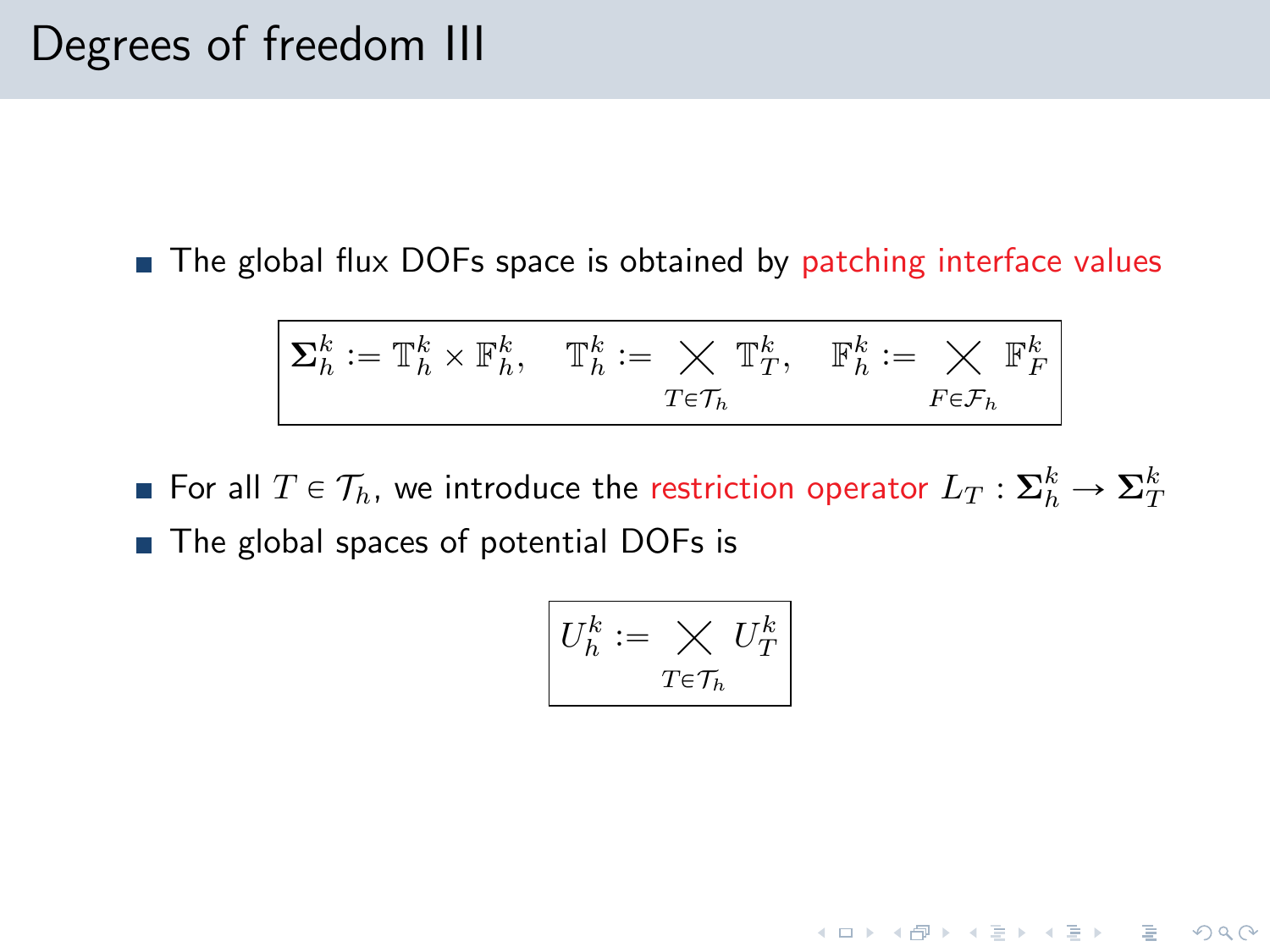# Discrete divergence I

Local divergence:  $D_T^k: \Sigma_T^k \to U_T^k$  s.t.,  $\forall \tau = (\tau_T, \{\tau_F\}_{F \in \mathcal{F}_T}) \in \Sigma_T^k$ ,

$$
(D_T^k \tau, v)_T = -(\nabla v, \tau_T)_T + \sum_{F \in \mathcal{F}_T} (v, \tau_F \epsilon_{TF})_F \quad \forall v \in U_T^k
$$

Correspondingly, the global divergence  $D_h^k: \mathbf{\Sigma}_h^k \to U_h^k$  is s.t.

$$
\forall \boldsymbol{\tau}_h \in \mathbf{\Sigma}_h^k, \quad (D_h^k \boldsymbol{\tau}_h, v_h) = \sum_{T \in \mathcal{T}_h} (D_T^k (L_T \boldsymbol{\tau}_h), v_h)_T \quad \forall v_h \in U_h^k
$$

**KORK ERREST ORA** 

where we have identified  $U_h^k$  with  $\mathbb{P}_d^k(\mathcal{T}_h)$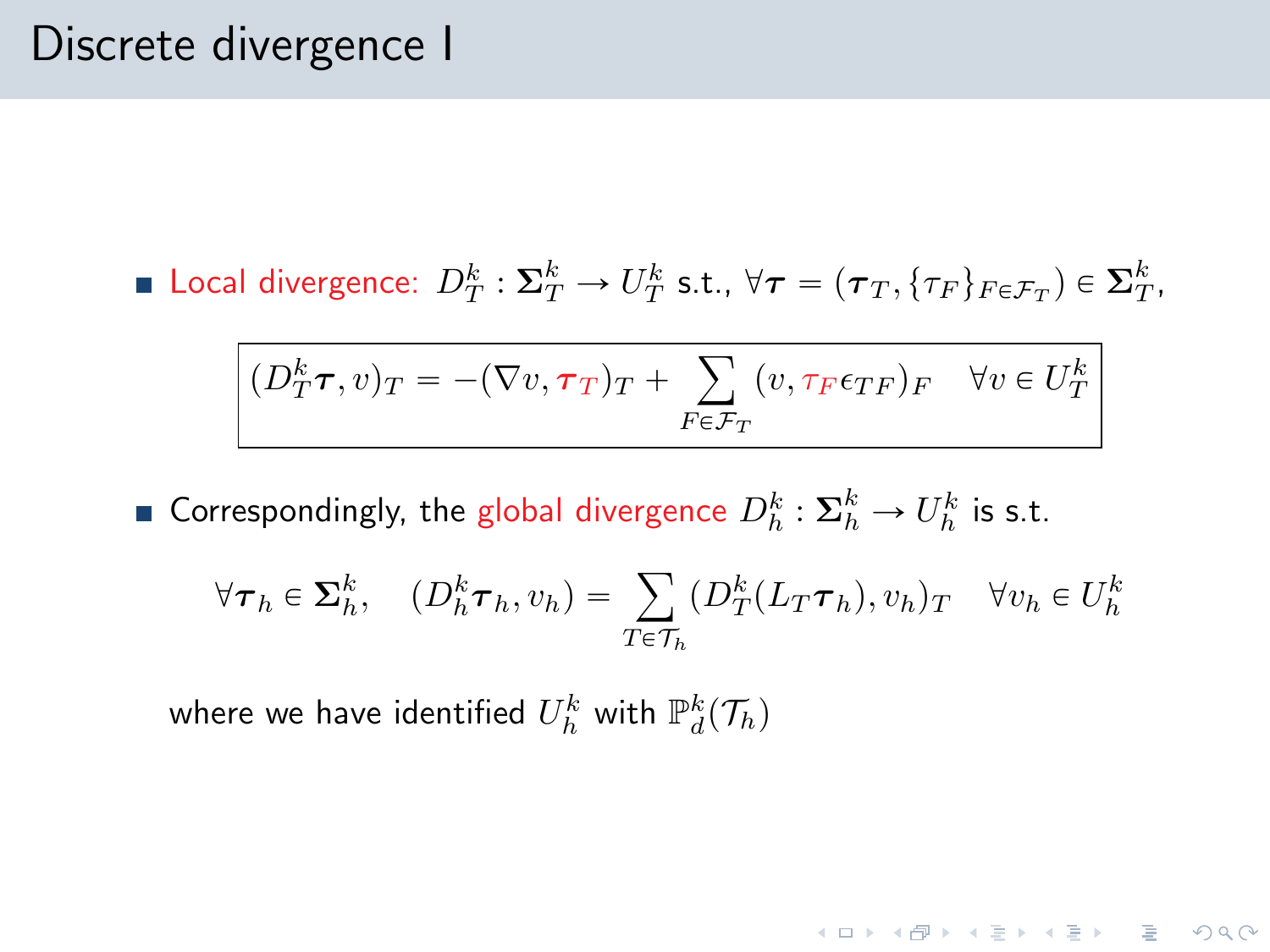#### Definition (Fortin interpolator)

For all  $T \in \mathcal{T}_h$  we define  $I_T^k : \Sigma^+(T) \to \Sigma_T^k$  s.t.,  $\forall t \in \Sigma^+(T)$ ,

$$
I_T^k \bm{t} = (\bm{\tau}_T, \{\tau_F\}_{F \in \mathcal{F}_T}) \text{ with } \bm{\tau}_T = \varpi_T^k \bm{t} \text{ and } \tau_F = \pi_F^k (\bm{t} \cdot \bm{n}_F)
$$

with  $\varpi_T^k$  energy projector and  $\pi_F^k$   $L^2$ -orthogonal projector.

The corresponding global version  $I_h^k: \Sigma^+ \to \Sigma_h^k$  is s.t.,  $\forall t \in \Sigma^+$ ,

$$
I_h^k \mathbf{t} = (\{\boldsymbol{\tau}_T\}_{T \in \mathcal{T}_h}, \{\tau_F\}_{F \in \mathcal{F}}) \text{ with } \boldsymbol{\tau}_T = \boldsymbol{\varpi}_T^k \mathbf{t} \text{ and } \tau_F = \pi_F^k(\mathbf{t} \cdot \mathbf{n}_F).
$$

**KOD KAD KED KED E VOOR**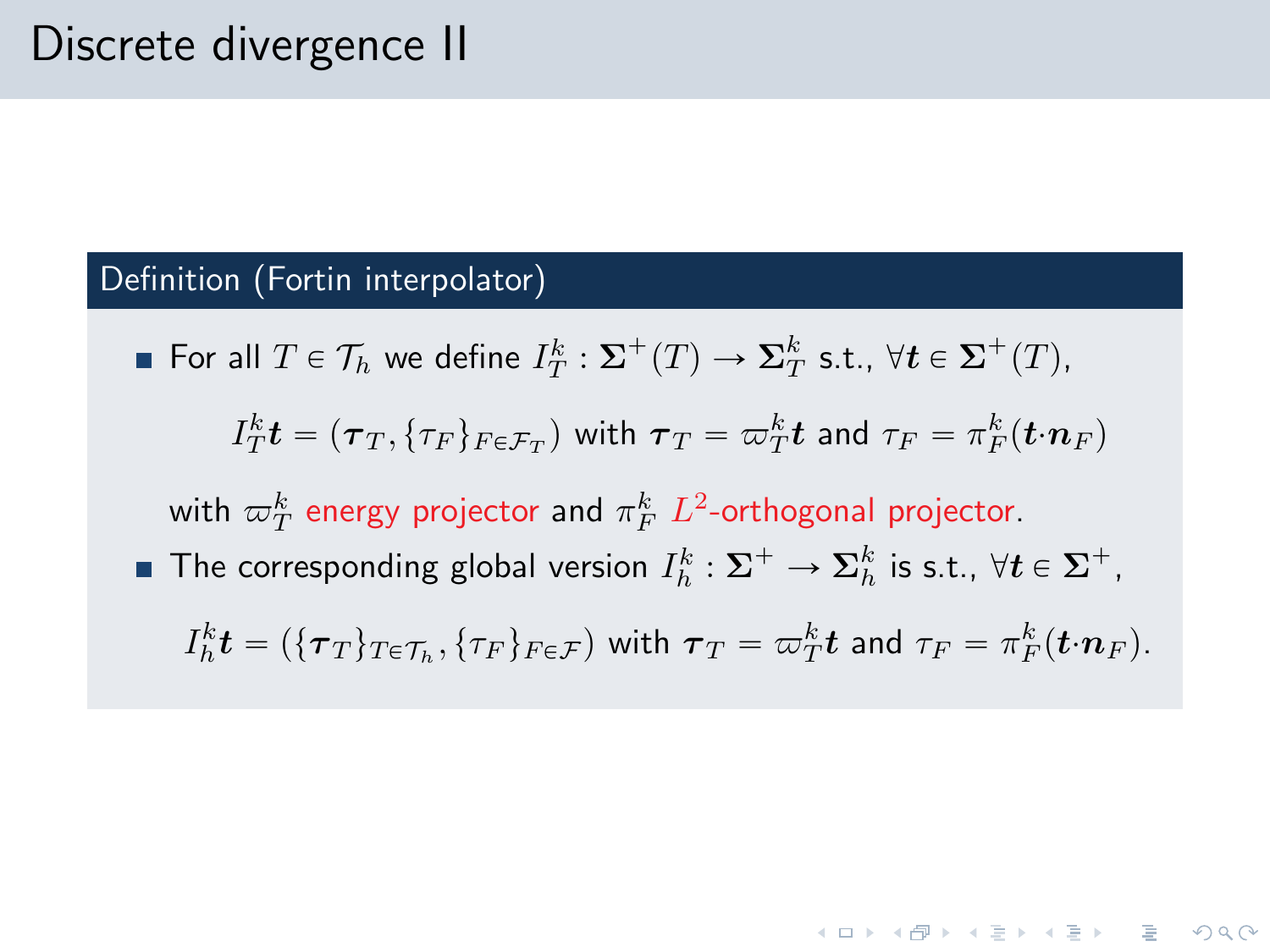### Proposition (Commuting property for discrete divergence operator)

Denoting by  $\pi_T^k$  and  $\pi_h^k$  the  $L^2$ -orthogonal projectors on  $\mathbb{P}_d^k(T)$  and  $\mathbb{P}_d^k(\mathcal{T}_h)$ , respectively, the following commuting diagrams hold:



KEL KARIK KEL KEL KARIK KELI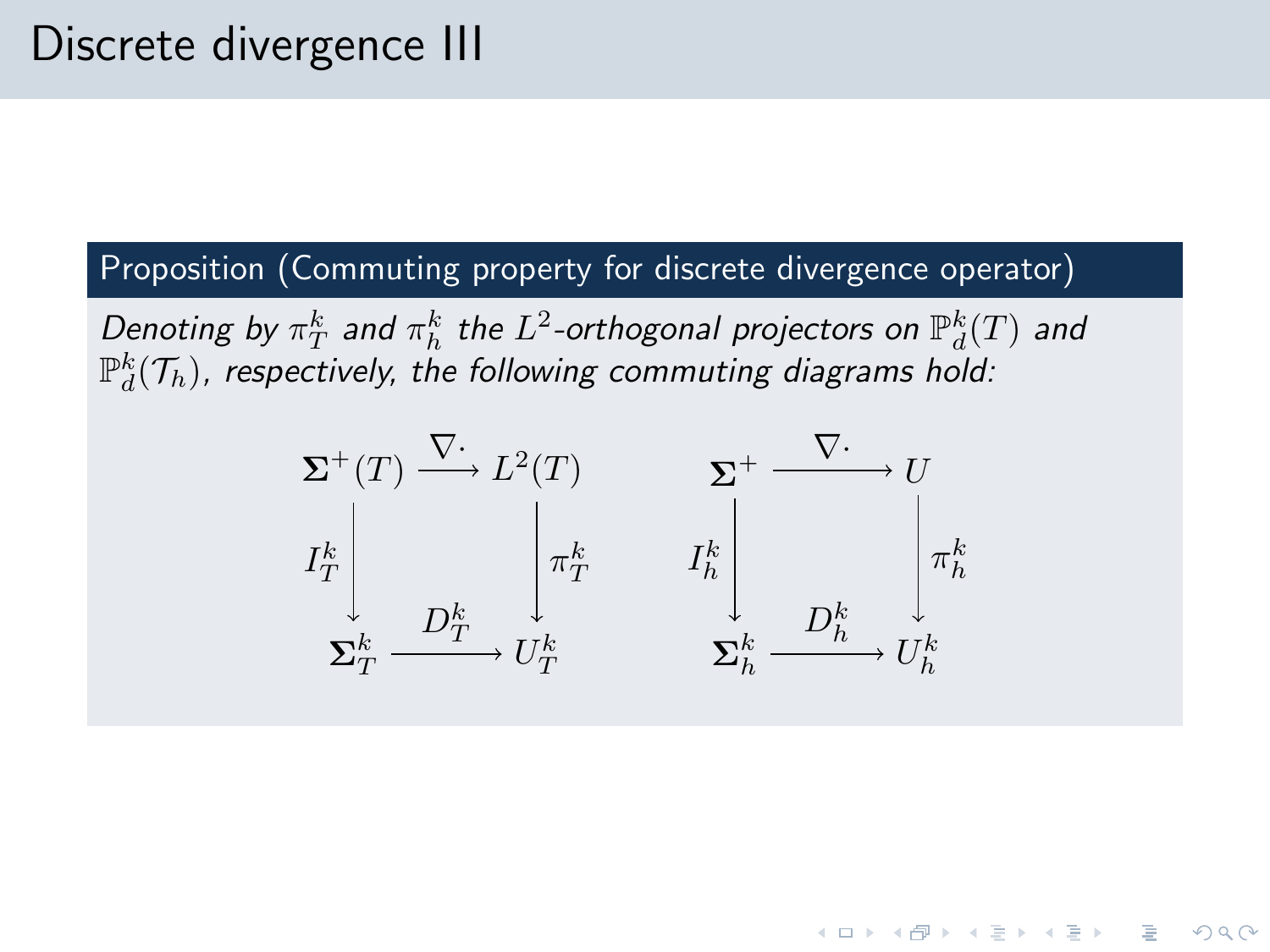# Flux reconstruction: Consistency I

- Goal: reproduce exactly the fluxes of potentials in  $\mathbb{P}_d^{k+1}(T)$
- For all  $\boldsymbol{t}\in \Gamma^k_T\vcentcolon= \boldsymbol{K}_T\nabla \mathbb{P}^{k+1,0}_d(T)$ , integration by parts yields

$$
(\boldsymbol{t}, \nabla v)_T = -(v, \nabla \cdot \boldsymbol{t})_T + \sum_{F \in \mathcal{F}_T} (v, \boldsymbol{t} \cdot \boldsymbol{n}_{TF})_F \quad \forall v \in \mathbb{P}_d^{k+1,0}(T)
$$

With  $\boldsymbol{\tau} = (\boldsymbol{\tau}_T, \{\tau_F\}_{F \in \mathcal{F}_T}) = I_T^k \boldsymbol{t}$  one has

$$
(\boldsymbol{t}, \nabla v)_T = -(v, D_T^k \boldsymbol{\tau})_T + \sum_{F \in \mathcal{F}_T} (v, \tau_F \epsilon_{TF})_F \quad \forall v \in \mathbb{P}_d^{k+1,0}(T),
$$

**K ロ ▶ K 個 ▶ K 필 ▶ K 필 ▶ - 필 - 10 Q Q Q** 

that is to say, we can express  $(t, \nabla v)_T$  in terms of the DOFs  $\tau$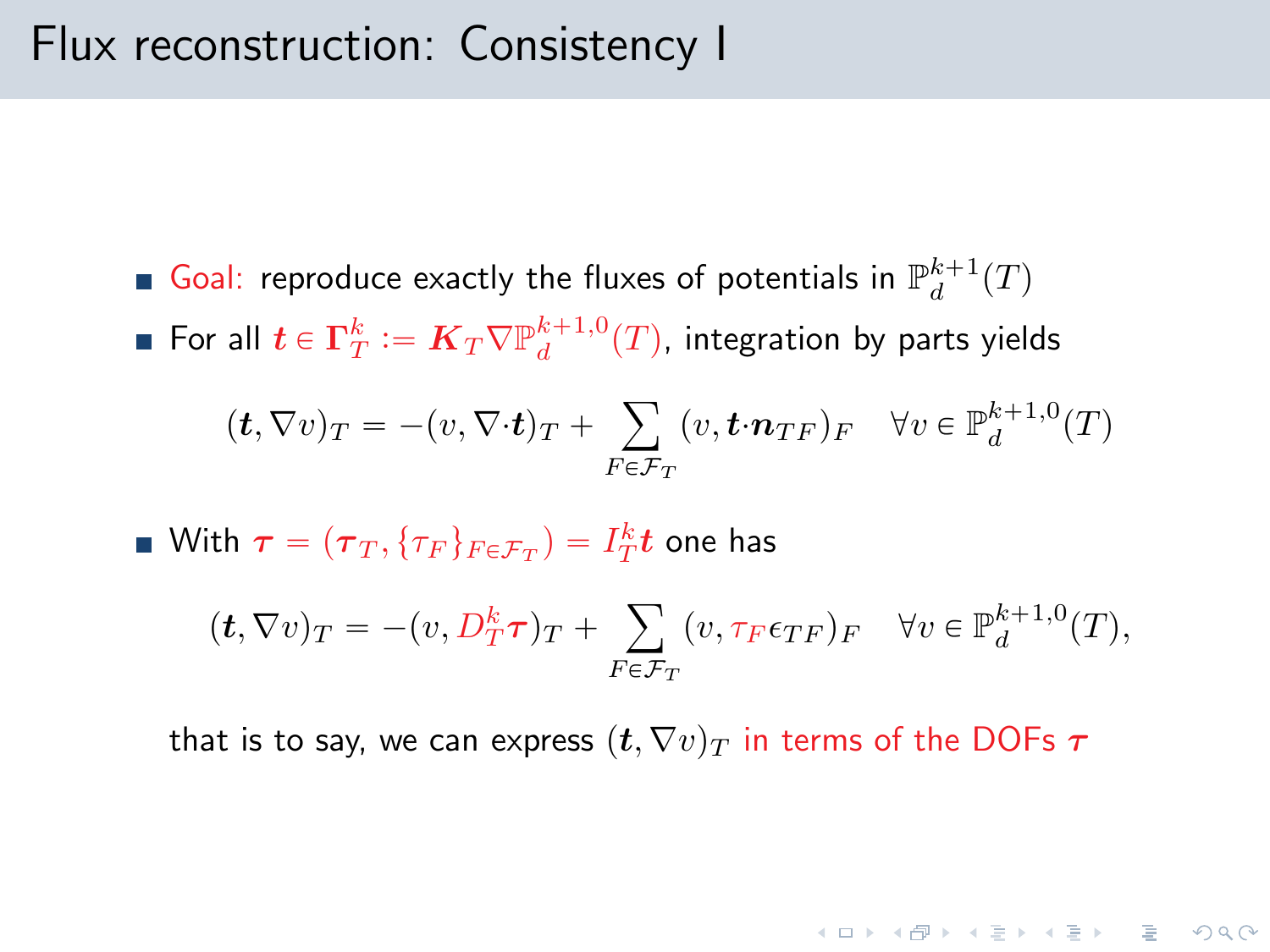# Flux reconstruction: Consistency II

■ Consistent part: 
$$
\mathfrak{C}_T^k : \Sigma_T^k \to \Gamma_T^k
$$
 s.t.,  $\forall \tau = (\tau_T, \{\tau_F\}_{F \in \mathcal{F}_T}) \in \Sigma_T^k$ ,

$$
(\mathfrak{C}_T^k \tau, \nabla v)_T = -(v, D_T^k \tau)_T + \sum_{F \in \mathcal{F}_T} (v, \tau_F \epsilon_{TF})_F \quad \forall v \in \mathbb{P}_d^{k+1,0}(T)
$$

Recalling that  ${\mathfrak C}^k_T{\boldsymbol \tau} = {\boldsymbol K}_T\nabla z$  with  $z\in {\mathbb P}^{k+1,0}_d(T)$ , this can be reformulated as the (well-posed) Neumann problem in  $z$ 

$$
(\mathbf{K}_T \nabla z, \nabla v)_T = -(v, D_T^k \boldsymbol{\tau})_T + \sum_{F \in \mathcal{F}_T} (v, \tau_F \epsilon_{TF})_F \quad \forall v \in \mathbb{P}_d^{k+1,0}(T)
$$

**KORK ERREST ORA** 

■ This trivially parallel task can benefit from GPU linear solvers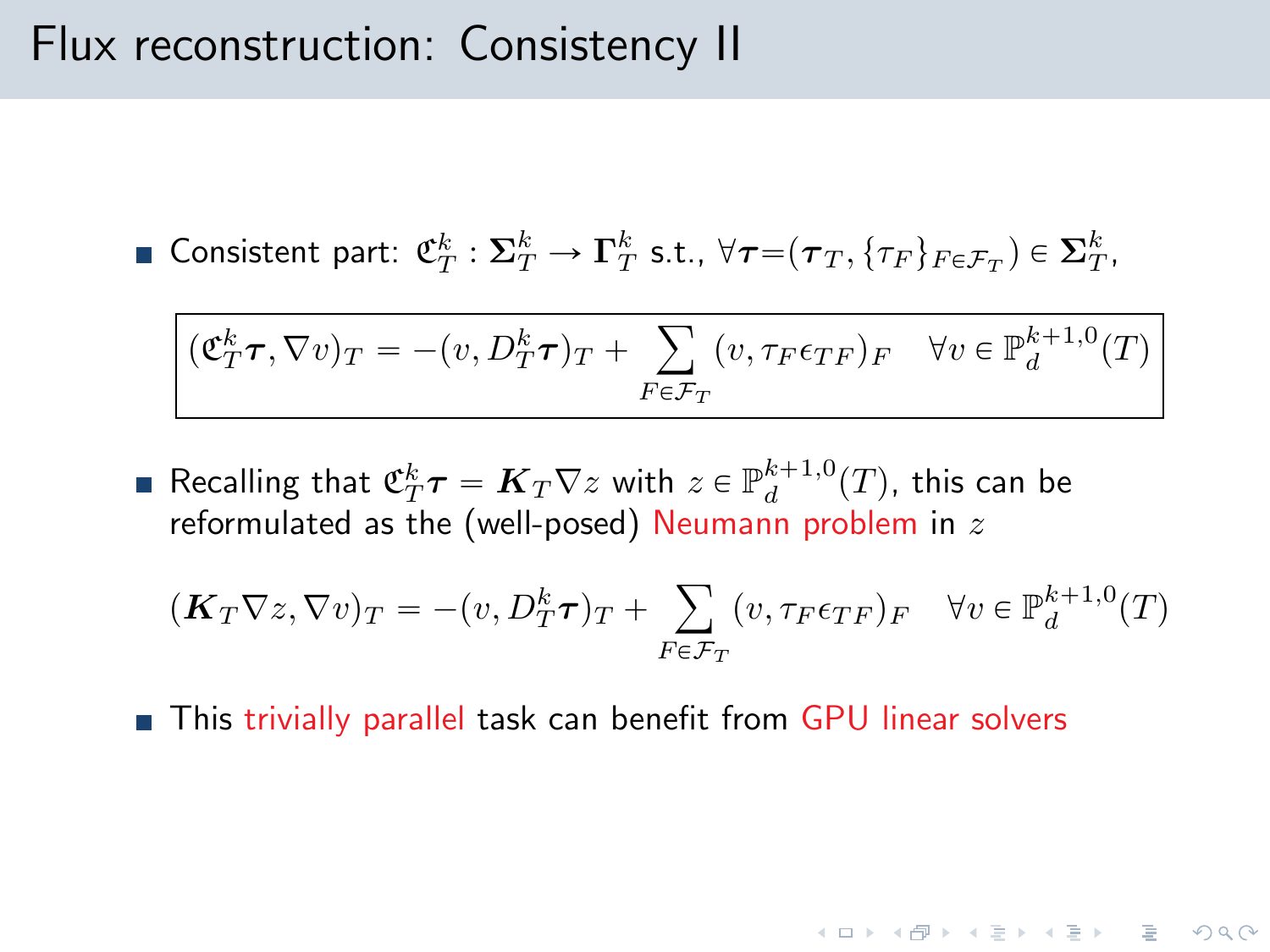# Flux reconstruction: Consistency III

## Lemma (Properties of  $\mathfrak{C}_T^k)$

The following consistency condition holds:

$$
(\mathfrak{C}_T^k \circ I_T^k)(\mathbf{K}_T \nabla v) = \mathbf{K}_T \nabla v \quad \forall v \in \mathbb{P}_d^{k+1}(T).
$$

Additionally, there is  $\eta_1 > 0$  independent of  $h$  and  $\boldsymbol{K}$  s.t., for all  $\boldsymbol{\tau} \in \boldsymbol{\Sigma}^k_T$ ,

$$
k_{\sharp,T}^{-1} \|\pmb{\tau}_T\|_T^2 \leqslant \|\pmb{K}_T^{-1/2} \mathfrak{C}^k_T\pmb{\tau}\|_T^2 \leqslant \eta_1^{-1} k_{\flat,T}^{-1} |\!|\!|\pmb{\tau}|\!|\!|_T^2,
$$

where we have defined on the space  $\mathbf{\Sigma}_T^k$  the norm

$$
\forall \tau \in \Sigma_T^k, \quad \|\tau\|_T^2 := \|\tau_T\|_T^2 + h_T^2 \|D_T^k \tau\|_T^2 + \sum_{F \in \mathcal{F}_T} h_F \|\tau_F\|_F^2.
$$

**KOD KARD KED KED E YOUR**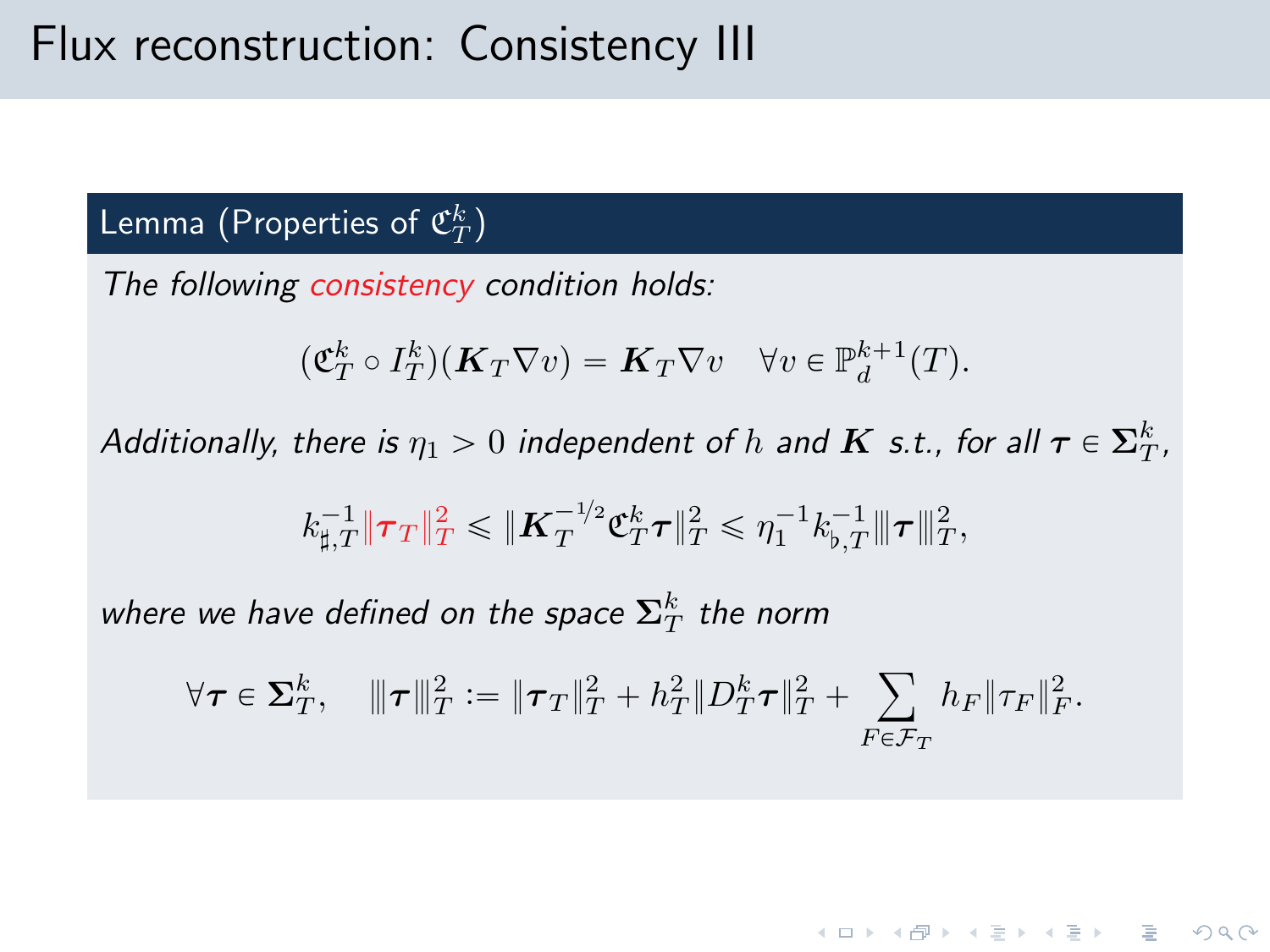# Flux reconstruction: Consistency IV



- Let, for all  $F \in \mathcal{F}_h$ ,  $\mathbf{x}_F$  denote the face barycenter
- Explicit formula for  $\mathfrak{C}_T^0$ : For all  $\boldsymbol{\tau} = (\tau_F)_{F \in \mathcal{F}_T} \in \boldsymbol{\Sigma}_T^0$ ,

$$
\mathcal{E}_T^0 \boldsymbol{\tau} = \frac{1}{|T|_d} \sum_{F \in \mathcal{F}_T} |F|_{d-1} (\boldsymbol{x}_F - \boldsymbol{x}_T) \tau_F \epsilon_{TF}
$$

**KOD KARD KED KED E YOUR**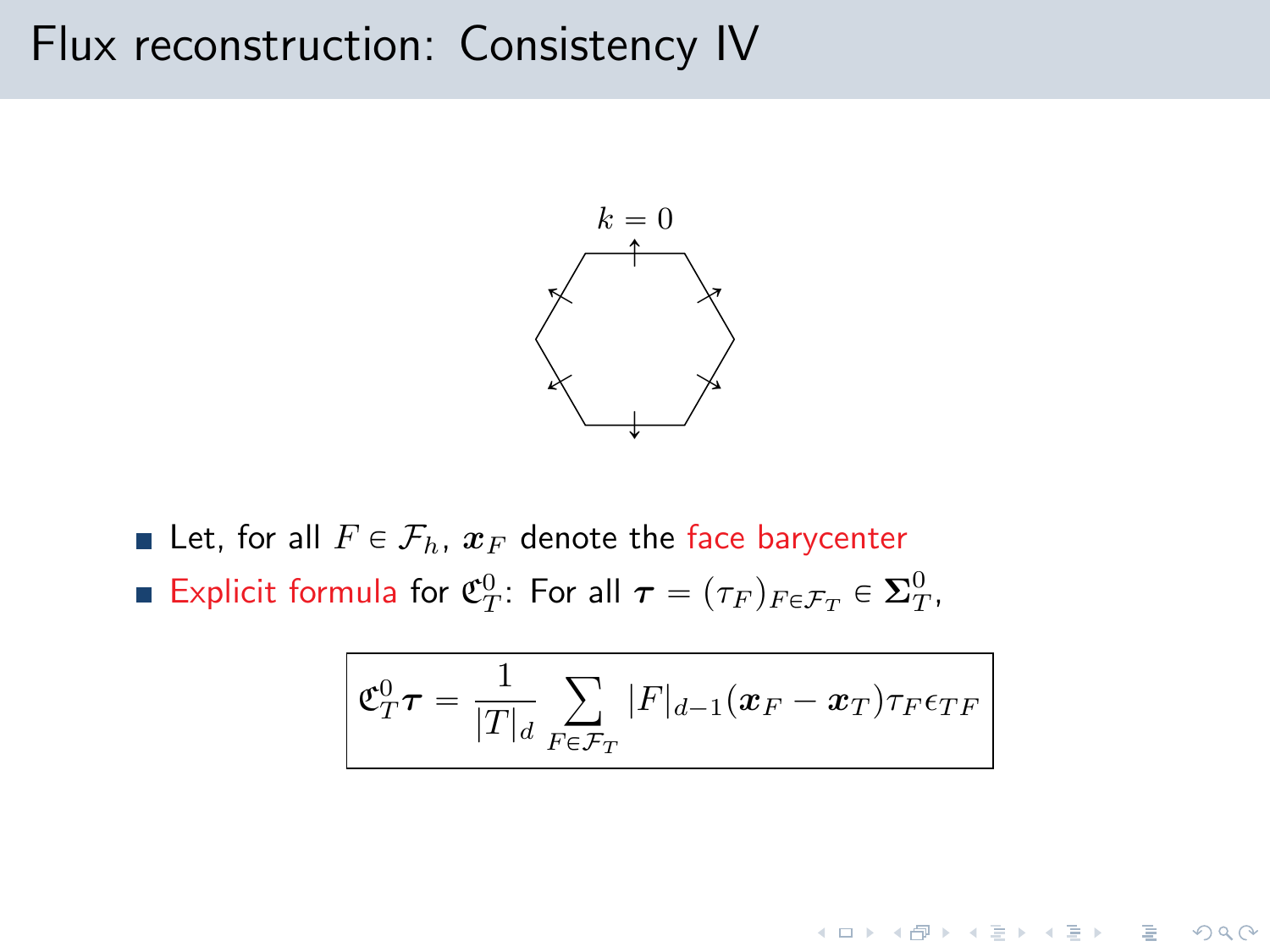- $\mathfrak{C}_T^k$  does not control all the DOFs in  $T$
- For all  $F \in \mathcal{F}_T$ , we define the pyramidal residual

$$
\mathfrak{J}_{TF}^k:\mathbf{\Sigma}_T^k\to \mathbf{\Gamma}_{TF}^k\coloneqq \boldsymbol{K}_T\nabla \mathbb{P}_d^{k+1,0}(\mathcal{P}_{TF})
$$

s.t., for all 
$$
\tau = (\tau_T, \{\tau_F\}_{F \in \mathcal{F}_T}) \in \Sigma_T^k
$$
 and all  $v \in \mathbb{P}_d^{k+1,0}(\mathcal{P}_{TF})$ 

$$
(\mathfrak{J}_{TF}^k \boldsymbol{\tau}, \nabla v)_{\mathcal{P}_{TF}} = ((\nabla \cdot \mathfrak{C}_T^k - D_T^k) \boldsymbol{\tau}, v)_{\mathcal{P}_{TF}} - \epsilon_{TF} (\mathfrak{C}_T^k \boldsymbol{\tau} \cdot \boldsymbol{n}_F - \tau_F, v)_F
$$

**KORK ERREST ORA** 

 $\mathfrak{J}^k_T$  can be computed solving a Neumann problem inside  $\mathcal{P}_{TF}$ **Virtualizing the method this step can be avoided**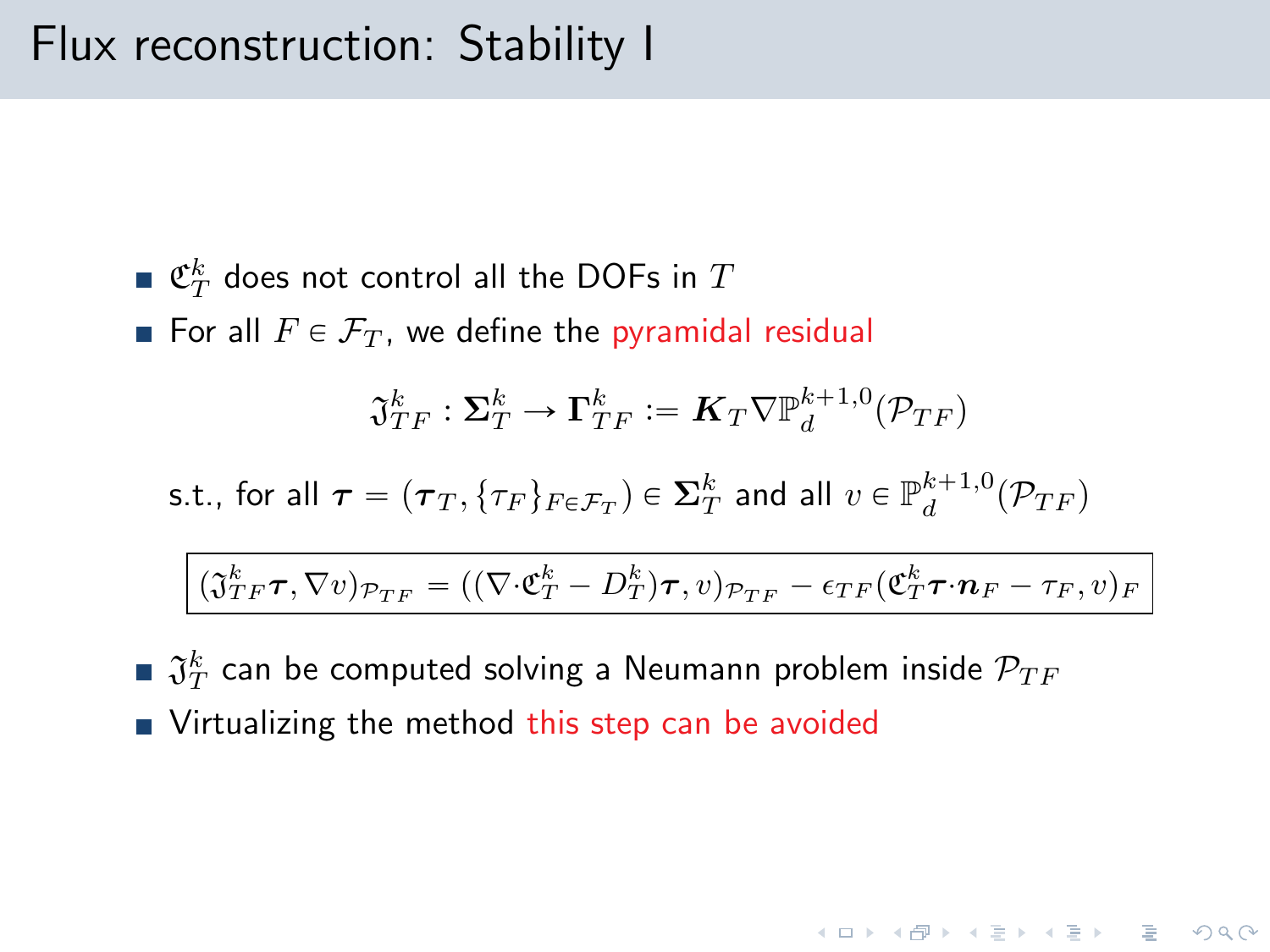- We can find an explicit formula for  $\mathfrak{J}^0_{TF}$
- For all  $T \in \mathcal{T}_h$  and all  $F \in \mathcal{F}_h$ ,  $\boldsymbol{x}_{TF}$  denotes the barycenter of  $\mathcal{P}_{TF}$ We have for all  $\boldsymbol{\tau} \in \boldsymbol{\Sigma}_T^k,$

$$
\mathfrak{J}_{TF}^0\boldsymbol{\tau}=\mu\frac{d}{d_{TF}}\epsilon_{TF}(\tau_F-\mathfrak{C}^0_T\boldsymbol{\tau}\cdot\boldsymbol{n}_F)(\boldsymbol{x}_F-\boldsymbol{x}_{TF})
$$

For  $\mu = \frac{d+1}{d^2}$  we recover the reconstruction of [\[Codecasa et al., 2010\]](#page-37-0) For  $\mu = \frac{d+1}{d^2} \widetilde{\mu}$  with  $\widetilde{\mu} > 0$  that of [\[Droniou et al., 2010\]](#page-37-1)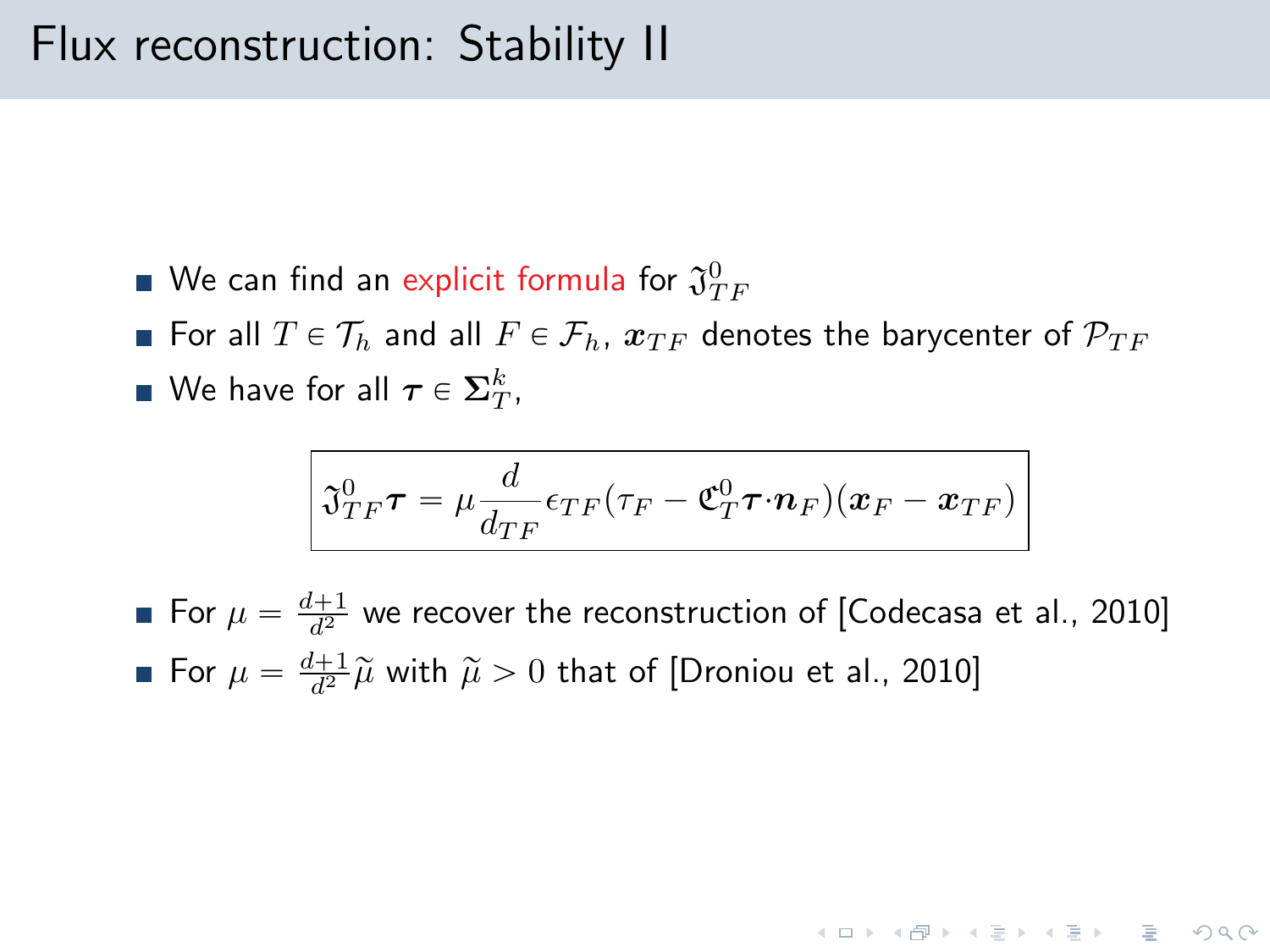# Flux reconstruction: Stability III

$$
\boxed{\mathfrak{J}^k_T \coloneqq \sum_{F \in \mathcal{F}_T} \mathfrak{J}^k_{TF}}
$$

## Lemma (Properties of  $\mathfrak{J}^k_T)$

The following consistency and orthogonality conditions hold:

$$
\begin{aligned} (\mathfrak{J}_T^k \circ I_T^k)(\mathbf{K}_T \nabla v) &= 0 \quad \forall v \in \mathbb{P}_d^{k+1}(T), \\ (\mathbf{K}_T^{-1} \mathfrak{J}_T^k \boldsymbol{\tau}, \boldsymbol{w})_T &= 0 \quad \forall (\boldsymbol{\tau}, \boldsymbol{w}) \in \mathbf{\Sigma}_T^k \times \boldsymbol{\Gamma}_T^k. \end{aligned}
$$

K ロ ▶ K @ ▶ K 할 ▶ K 할 ▶ ... 할 ... 9 Q Q\*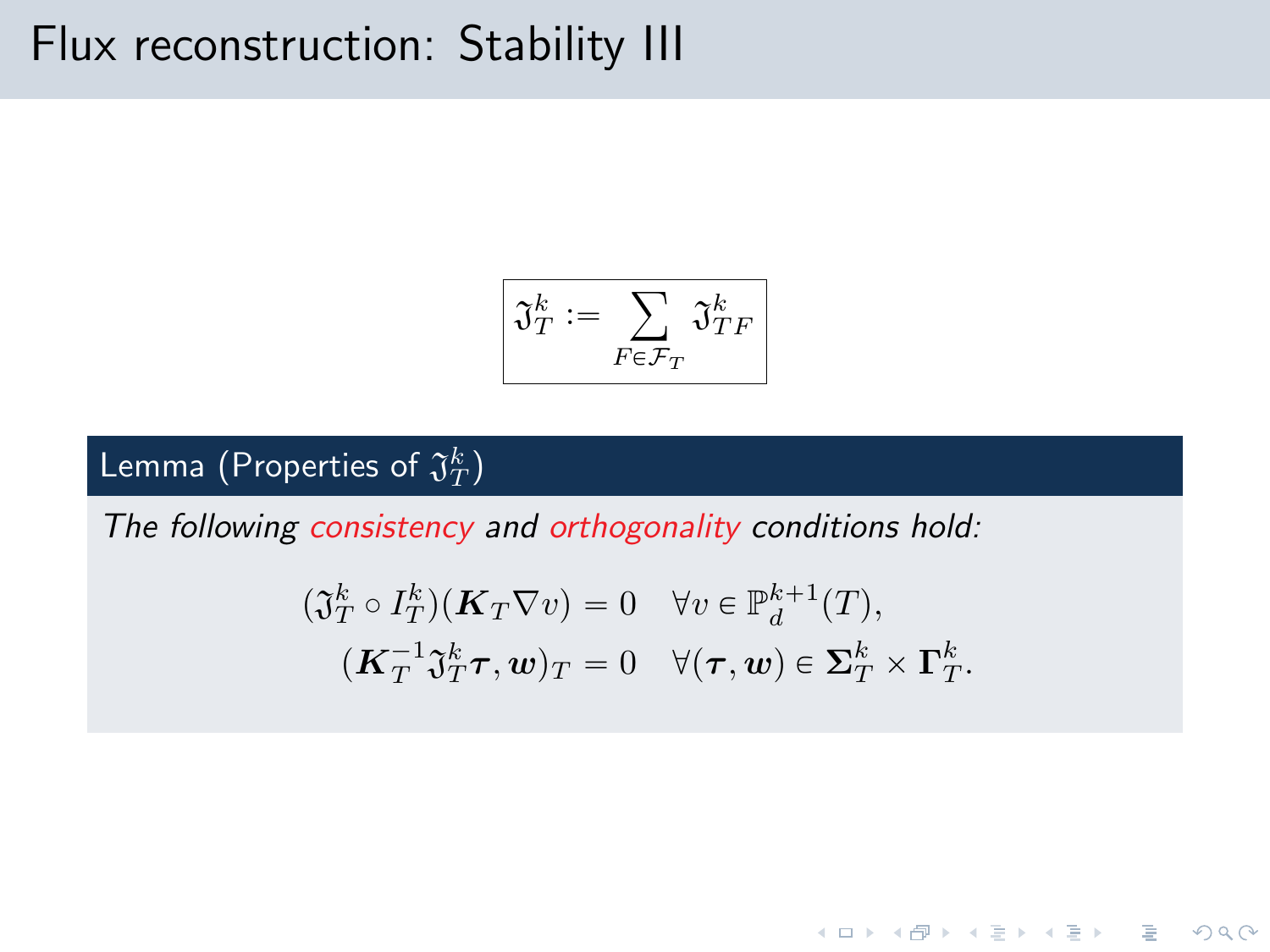# Flux reconstruction: Stability IV

$$
\left|\mathfrak{R}_T^k=\mathfrak{C}_T^k+\mathfrak{J}_T^k\right|
$$

## Lemma (Properties of  $\mathfrak{R}_T^k)$

The following consistency property holds:

$$
(\mathfrak{R}_T^k \circ I_T^k)(\mathbf{K}_T \nabla v) = 0 \quad \forall v \in \mathbb{P}_d^{k+1}(T).
$$

Additionally, there is  $\eta > 0$  independent of h and **K** s.t. for all  $T \in \mathcal{T}_h$ ,

$$
\|\tau\|_{H,T}^2 \geq k_{\sharp,T}^{-1}\eta \|\tau\|_{T}^2 \qquad \forall \tau \in \text{ker}(D_T^k),
$$
  

$$
\|\tau\|_{H,T}^2 \leq \eta^{-1}k_{\flat,T}^{-1}\|\tau\|_{T}^2 \quad \forall \tau \in \Sigma_T^k.
$$

**KOD KARD KED KED E YOUR**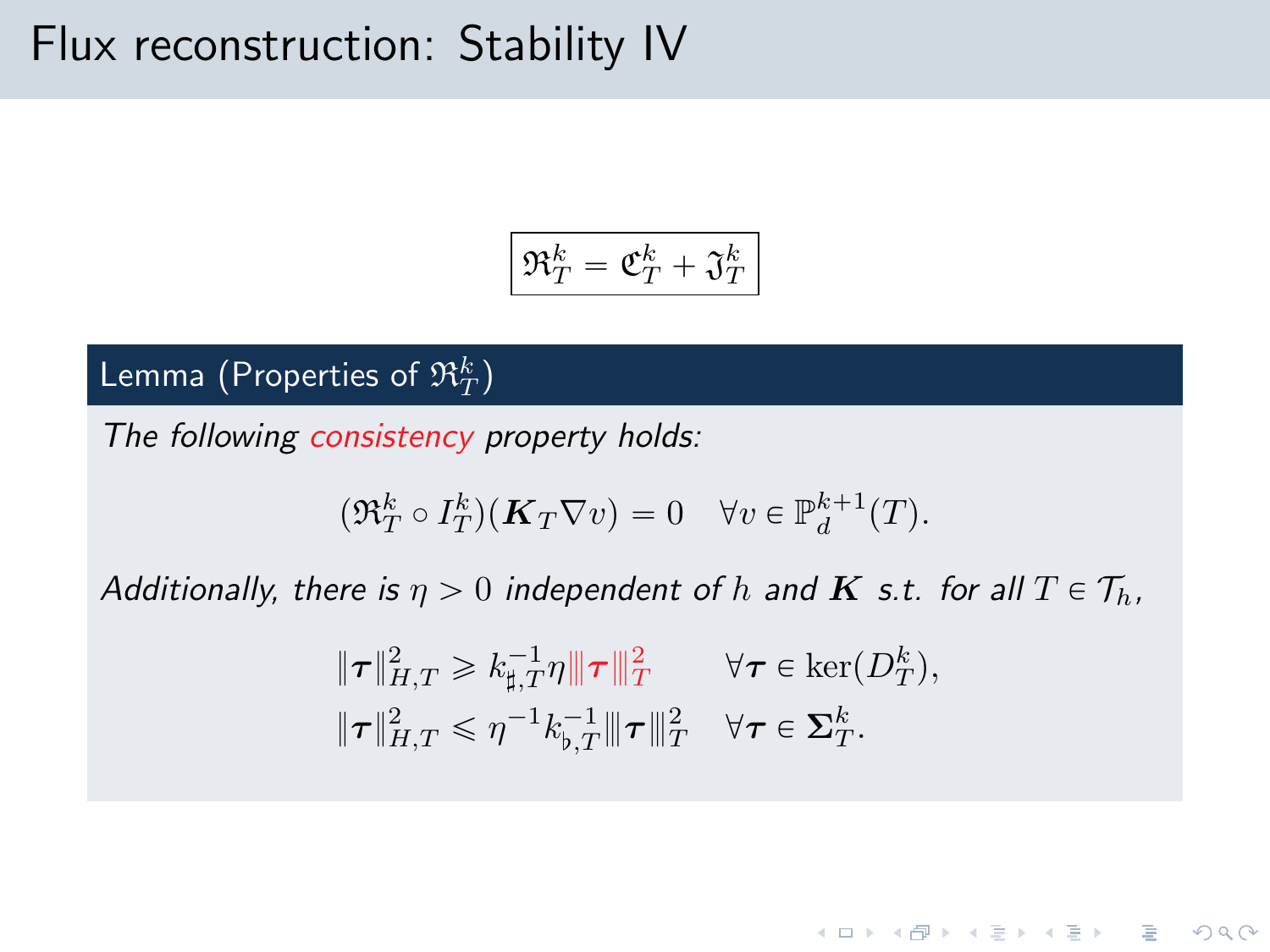- Exect  $\mathcal{T}_h$  be a simplicial mesh
- We define the high-order residuals supported on T: For all  $x \in T$ ,

$$
(\mathfrak{J}_{TF}^0\boldsymbol{\tau})(\boldsymbol{x})=|F|_{d-1}\epsilon_{TF}(\tau_F-(\mathfrak{C}_T^0\boldsymbol{\tau})\cdot\boldsymbol{n}_F)\boldsymbol{\varphi}_{TF}(\boldsymbol{x})
$$

■ Then, the stabilization

$$
\mathfrak{J}^0_T \mathrel{\mathop:}= \sum_{F \in \mathcal{F}_T} \mathfrak{J}^0_{TF}
$$

can be shown to matches the consistency and stability requirements

K ロ > K @ > K 할 > K 할 > 1 할 > 9 Q Q\*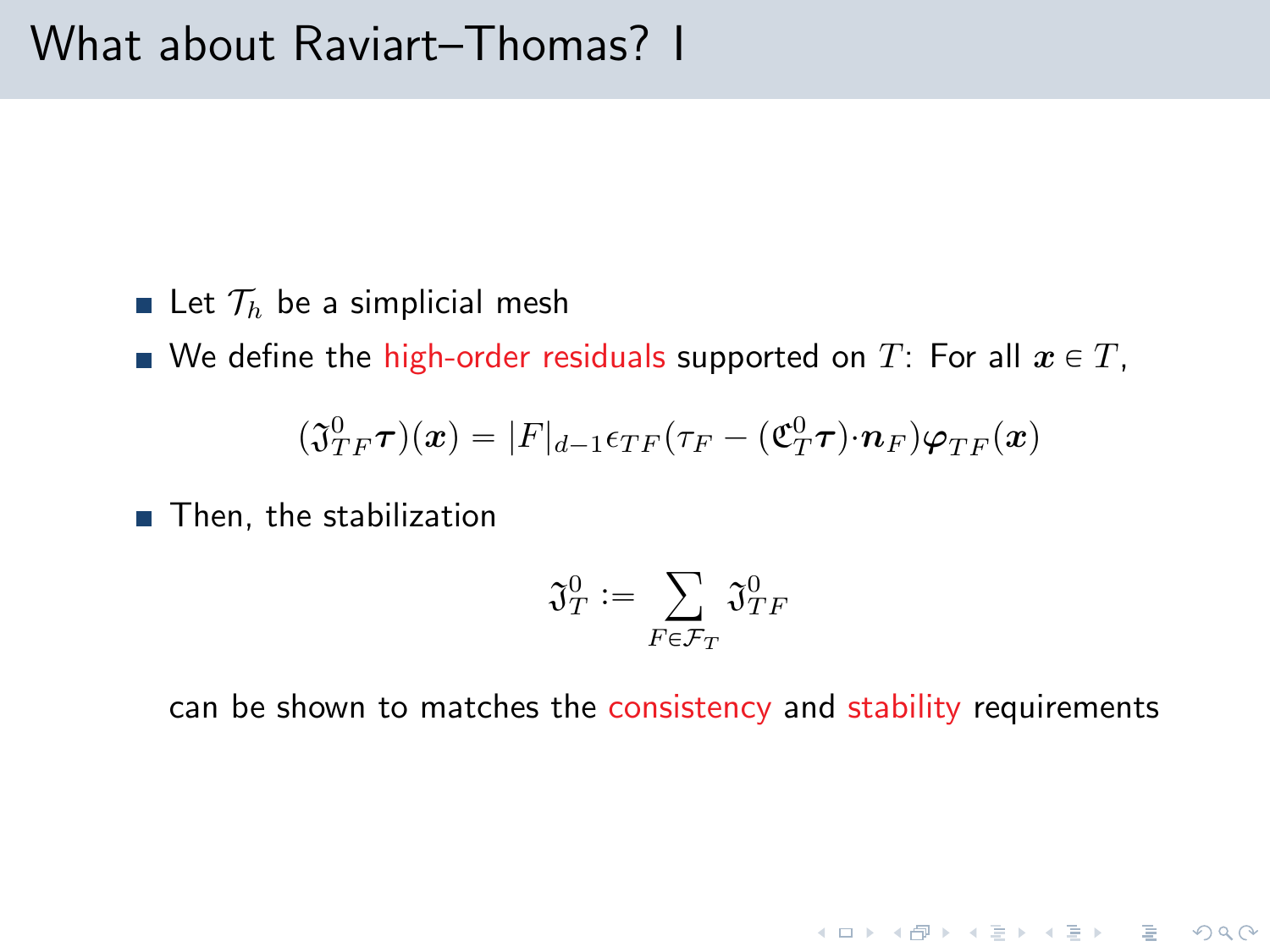## What about Raviart–Thomas? II

To prove orthogonality, observe that, for all  $(\bm{\tau},\bm{w})\in \mathbf{\Sigma}^0_T\times \bm{\Gamma}^0_T,$ 

$$
(\boldsymbol{K}_T^{-1}\mathfrak{J}_T^0\boldsymbol{\tau},\boldsymbol{w})_T=\left\{\sum_{F\in\mathcal{F}_T}|F|_{d-1}\epsilon_{TF}(\tau_F-(\mathfrak{C}_T^0\boldsymbol{\tau})\cdot\boldsymbol{n}_F)(\boldsymbol{x}_F-\boldsymbol{x}_T)\right\}\cdot\boldsymbol{K}_T^{-1}\boldsymbol{w},
$$

since  $\int_T \varphi_{TF} = \bm{x}_F - \bm{x}_T$ 

The term between braces is equal to

$$
|T|_d \mathfrak{C}^0_T \boldsymbol{\tau} - \left\{ \sum_{F \in \mathcal{F}_T} |F|_{d-1} (\boldsymbol{x}_F - \boldsymbol{x}_T) \otimes \boldsymbol{n}_{TF} \right\} \mathfrak{C}^0_T \boldsymbol{\tau} = 0
$$

**KORK ERREST ORA** 

since  $\sum_{F\in \mathcal{F}_T}|F|_{d-1}(\boldsymbol{x}_F-\boldsymbol{x}_T)\otimes \boldsymbol{n}_{TF}=|T|_d\text{Id}_d$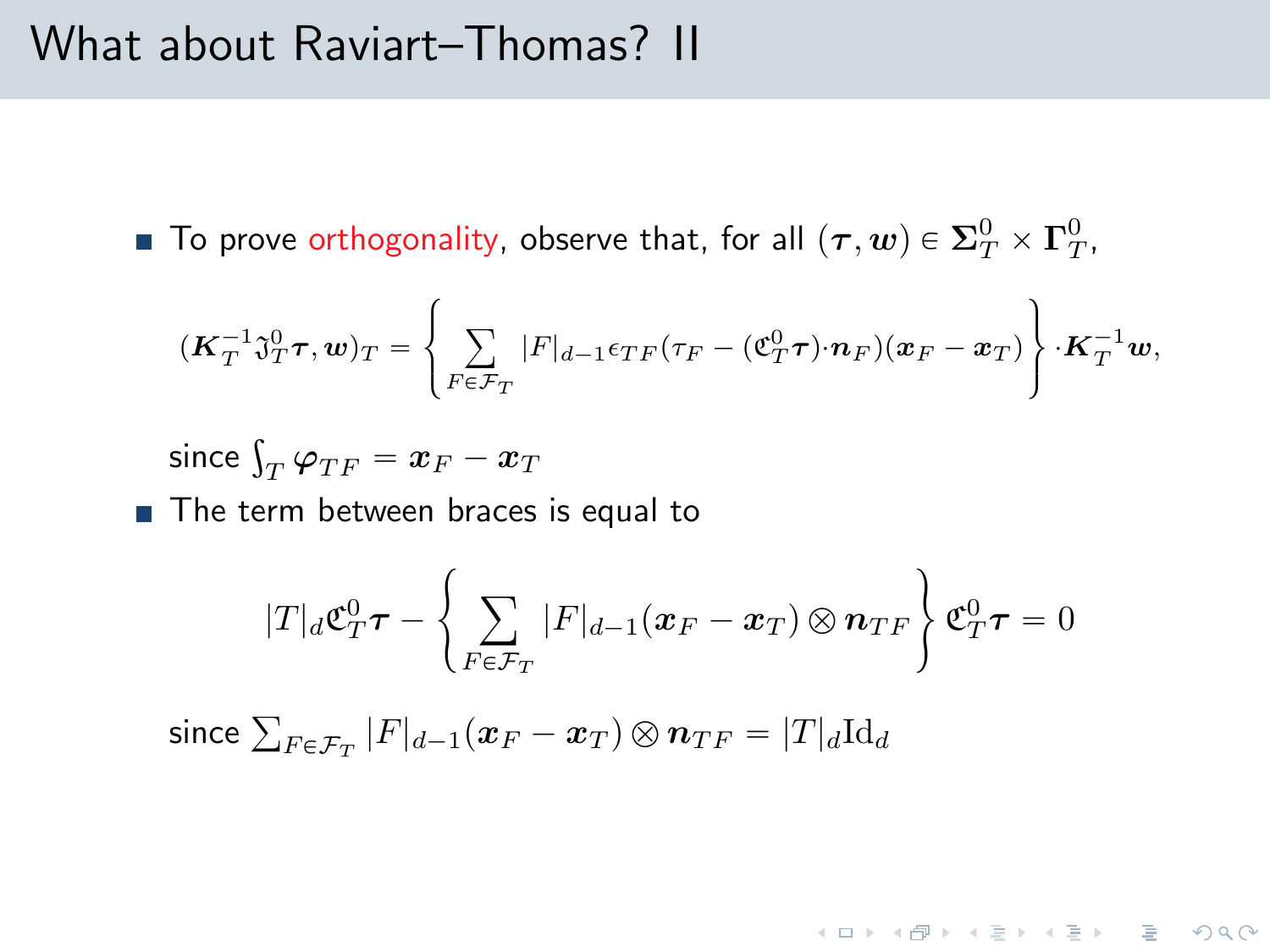# Mixed approximation I

Let  $H_T$  be the local bilinear form s.t., for all  $\boldsymbol{\sigma}, \boldsymbol{\tau} \in \mathbf{\Sigma}_T^k,$ 

$$
H_T(\pmb{\sigma},\pmb{\tau}) \coloneqq (\pmb{K}_T^{-1}\mathfrak{R}_T^k\pmb{\sigma},\mathfrak{R}_T^k\pmb{\tau})_T
$$

The global bilinear form  $H$  on  $\mathbf{\Sigma}^k_h\times\mathbf{\Sigma}^k_h$  is s.t. that,  $\forall \bm{\sigma}_h, \bm{\tau}_h\in\mathbf{\Sigma}^k_h$ ,

$$
H(\boldsymbol{\sigma}_h, \boldsymbol{\tau}_h) \coloneqq \sum_{T \in \mathcal{T}_h} H_T(L_T \boldsymbol{\sigma}_h, L_T \boldsymbol{\tau}_h)
$$

The discrete problem reads: Find  $(\bm{\sigma}_h, u_h) \in \mathbf{\Sigma}_h^k \times U_h^k$  such that

<span id="page-25-0"></span>
$$
H(\boldsymbol{\sigma}_h, \boldsymbol{\tau}_h) + (u_h, D_h^k \boldsymbol{\tau}_h) = 0 \qquad \forall \boldsymbol{\tau}_h \in \boldsymbol{\Sigma}_h^k
$$
  

$$
-(D_h^k \boldsymbol{\sigma}_h, v_h) = (f, v_h) \quad \forall v_h \in U_h^k
$$
 (M<sub>h</sub>)

K ロ ▶ K @ ▶ K 할 ▶ K 할 ▶ ... 할 ... 9 Q Q\*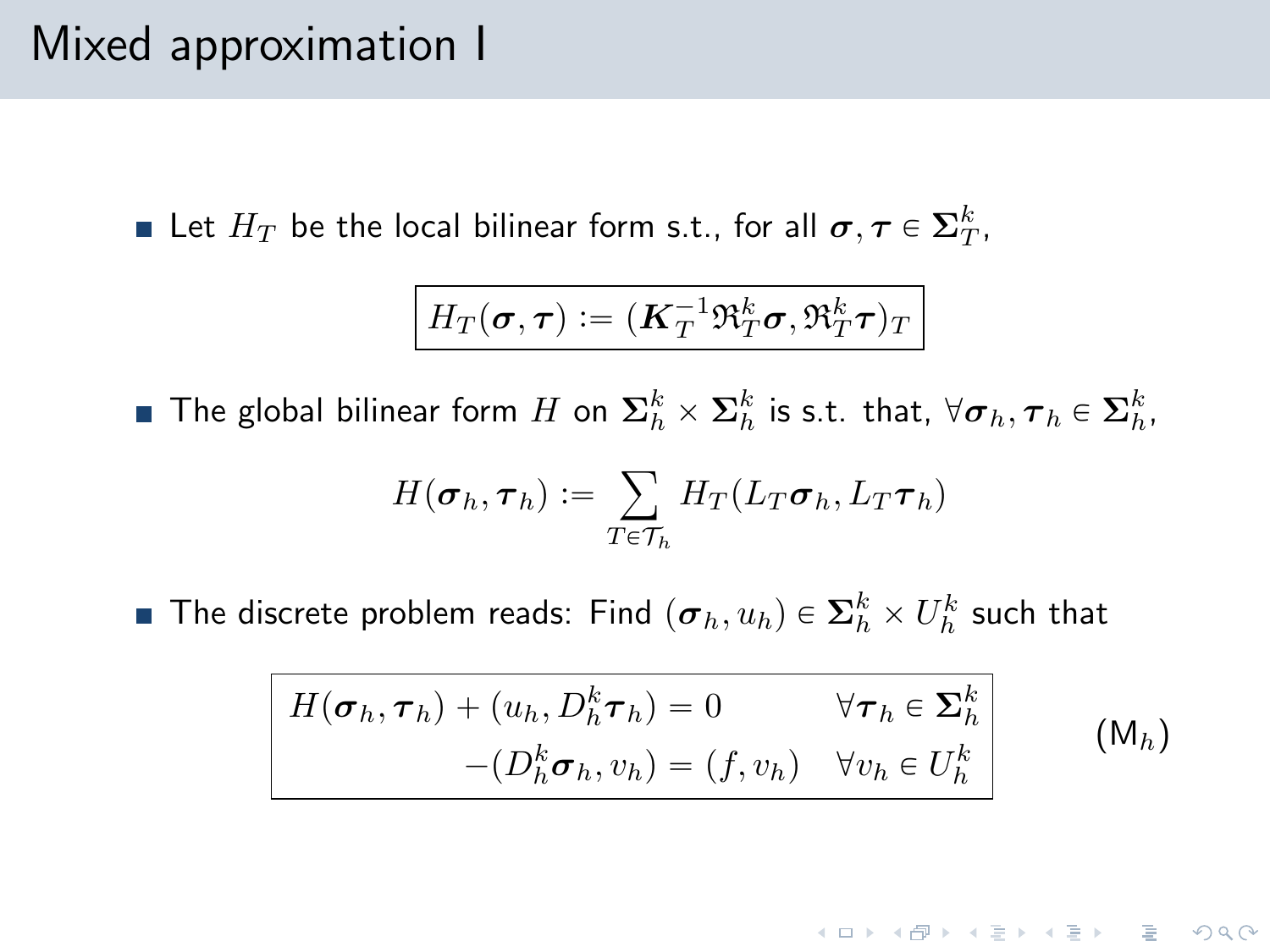### Lemma (Basic error estimate)

Let  $\hat{\bm{\sigma}}_h := I_h^k {\bm s}$  and  $\widehat{u}_h := \pi_h^k u$ . Then, the following estimate holds:

$$
\max\left(\tfrac{1}{2}\beta(\eta k_\flat)^{1/2}\|\widehat{u}_h-u_h\|,\|\widehat{\boldsymbol{\sigma}}_h-\boldsymbol{\sigma}_h\|_H\right)\leqslant \sup_{\boldsymbol{\tau}_h\in\mathbf{\Sigma}_h^k,\|\boldsymbol{\tau}_h\|_H=1}\mathcal{E}_h(\boldsymbol{\tau}_h),
$$

**KORK ERREST ORA** 

with consistency error  $\mathcal{E}_h(\boldsymbol{\tau}_h) := H(\hat{\boldsymbol{\sigma}}_h, \boldsymbol{\tau}_h) + (\widehat{u}_h, D_h^k \boldsymbol{\tau}_h)$ .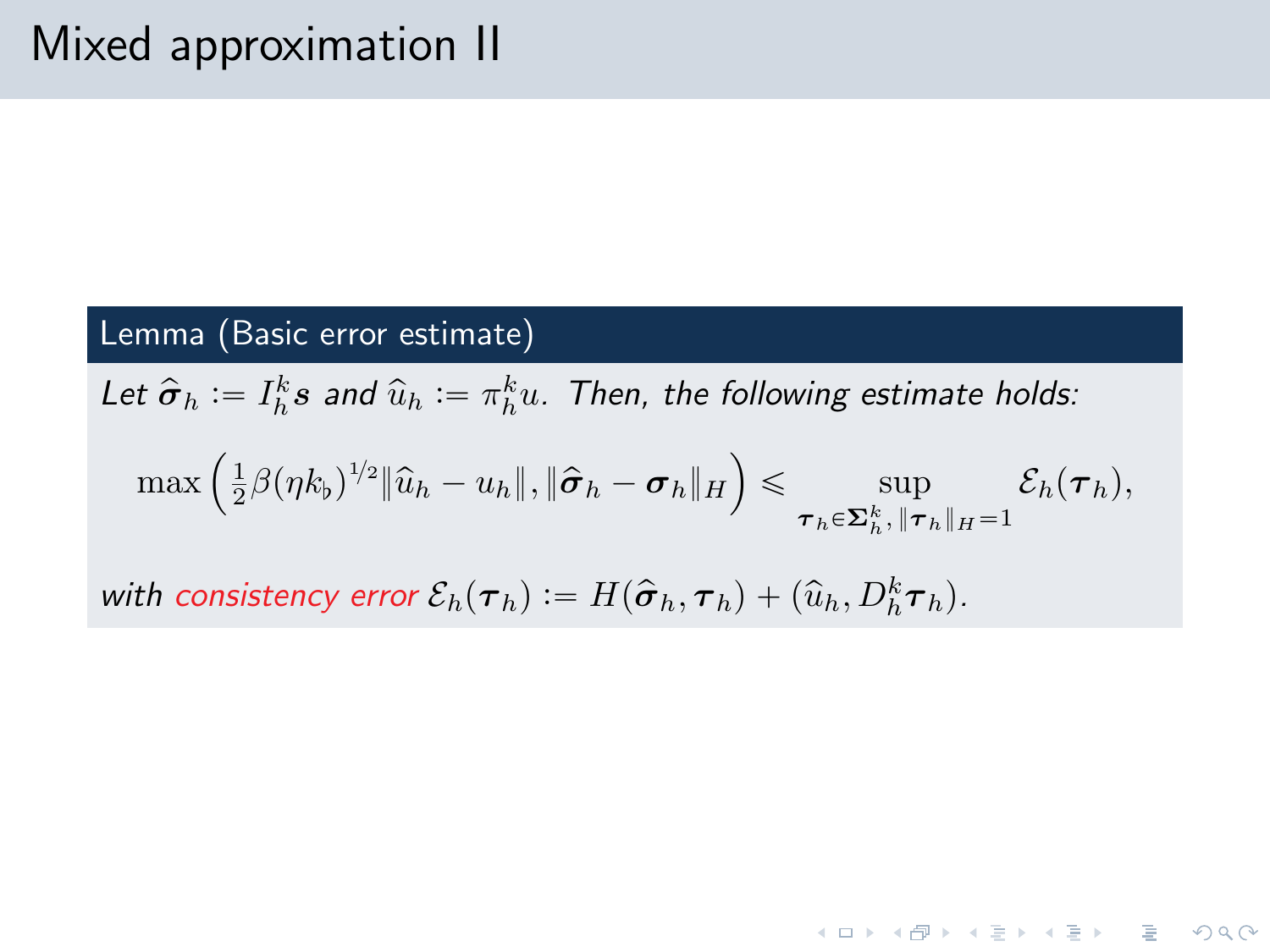# Mixed approximation III

#### Theorem (Convergence rate)

Assuming the regularity  $u \in H^1_0(\Omega) \cap H^{k+2}(\mathcal{T}_h)$ , we have

$$
\|\hat{\pmb\sigma}_h-\pmb\sigma_h\|_H\lesssim \left(\sum_{T\in\mathcal{T}_h}\rho_{\pmb K,T}k_{\sharp,T}h_T^{2(k+1)}\|u\|_{H^{k+2}(T)}^2\right)^{1\!/2},
$$

with local anisotropy ratio  $\rho_{\mathbf{K},T} := k_{\sharp,T}/k_{\flat,T}$ .

#### Theorem (Supercloseness of the potential)

Under the above assumptions, and assuming elliptic regularity, the following holds:

$$
\|\widehat{u}_h - u_h\| \lesssim Ch^{k+2} \|u\|_{H^{k+2}(\Omega)}.
$$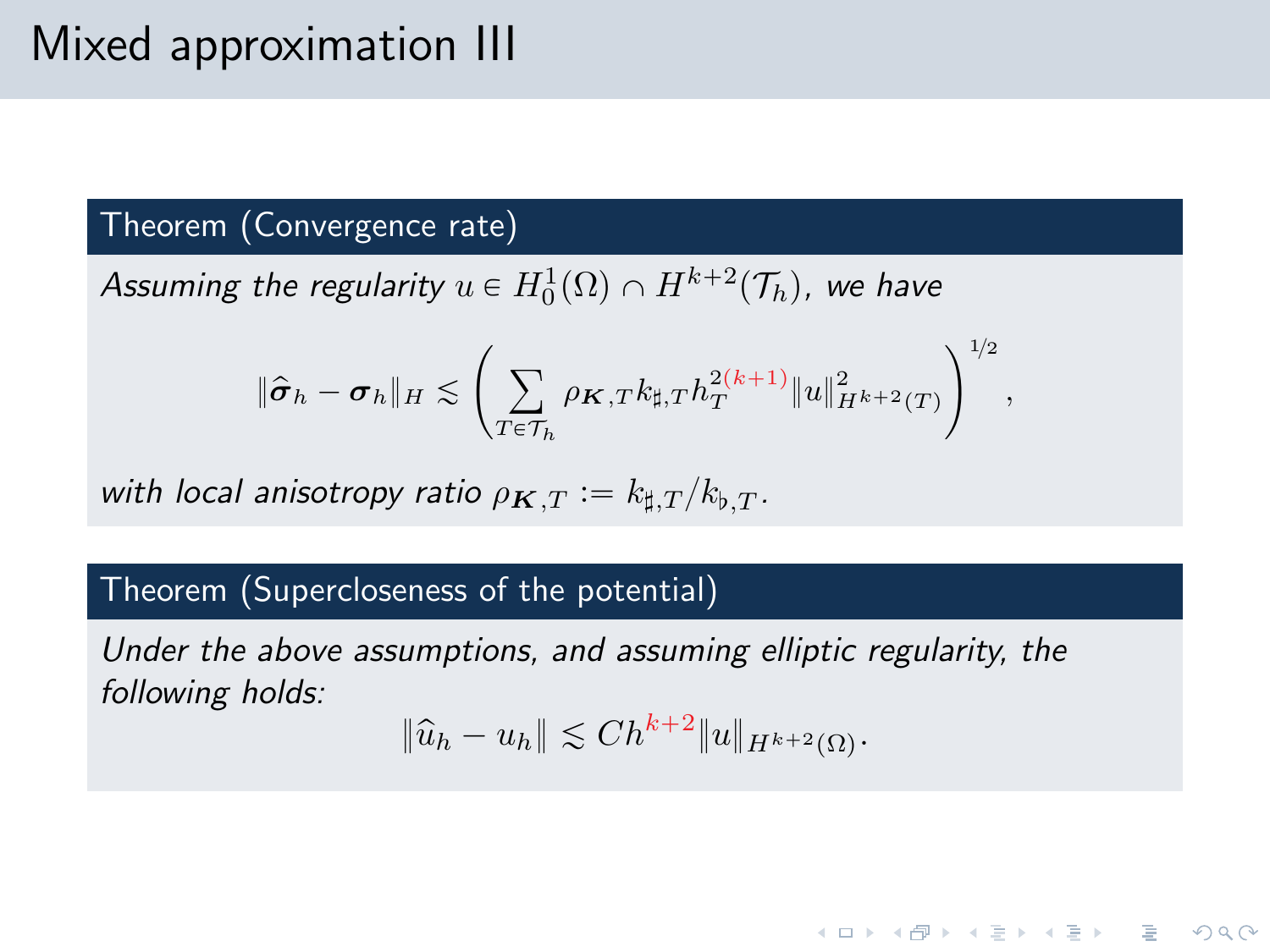# A virtual variation

Assume  $\bm{K}_T=\lambda_T \mathrm{Id}_d$  and let for all  $T\in\mathcal{T}_h$  and all  $\bm{\sigma},\bm{\tau}\in \bm{\Sigma}^k_T,$ 

$$
H_T^{\mathrm{V}}(\boldsymbol{\sigma},\boldsymbol{\tau}) \vcentcolon= (\boldsymbol{K}_T^{-1} \boldsymbol{\mathfrak{C}}_T^k \boldsymbol{\sigma}, \boldsymbol{\mathfrak{C}}_T^k \boldsymbol{\tau})_T + J_T^{\mathrm{V}}(\boldsymbol{\sigma},\boldsymbol{\tau}),
$$

with stabilization bilinear form

$$
J_T^{\mathrm{V}}(\pmb{\sigma},\pmb{\tau}) := \sum_{F \in \mathcal{F}_T} \frac{h_F}{\lambda_T} (\mathfrak{C}_T^k \pmb{\sigma} \cdot \pmb{n}_F - \sigma_F, \mathfrak{C}_T^k \pmb{\tau} \cdot \pmb{n}_F - \tau_F)_F
$$

The discrete problem reads: Find  $(\bm{\sigma}_h, u_h) \in \mathbf{\Sigma}_h^k \times U_h^k$  such that

<span id="page-28-0"></span>
$$
H^{\mathcal{V}}(\sigma_h, \tau_h) + (u_h, D_h^k \tau_h) = 0 \qquad \forall \tau_h \in \Sigma_h^k
$$
  
 
$$
-(D_h^k \sigma_h, v_h) = (f, v_h) \quad \forall v_h \in U_h^k
$$
 (MV<sub>h</sub>)

**KORK ERREST ORA** 

Analogous convergence results hold for  $(MV_h)$  $(MV_h)$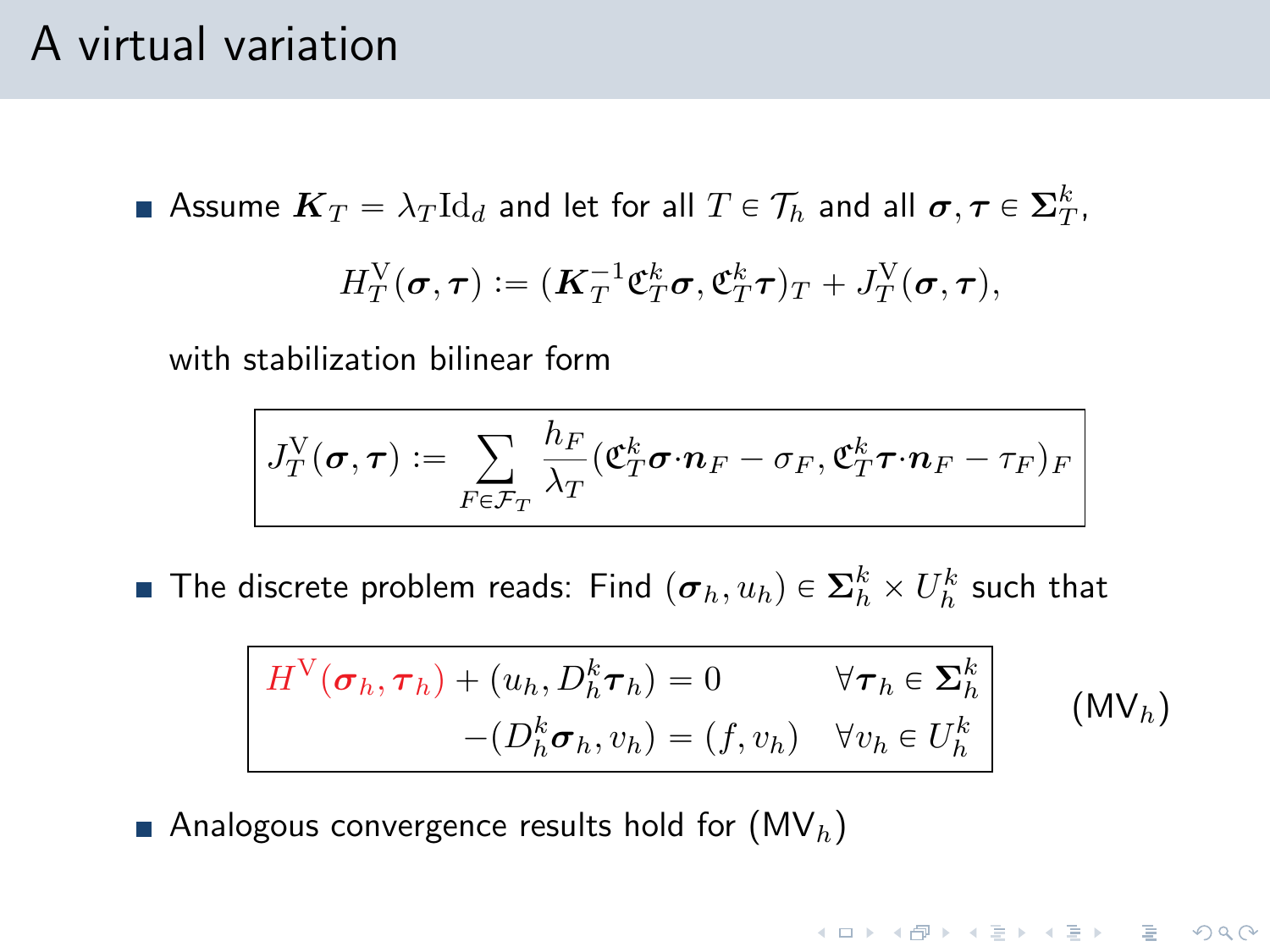# Numerical example I



Figure: Triangular, Kershaw, and hexagonal meshes for the numerical example

K ロンス 御 > ス 할 > ス 할 > ... 할

 $OQ$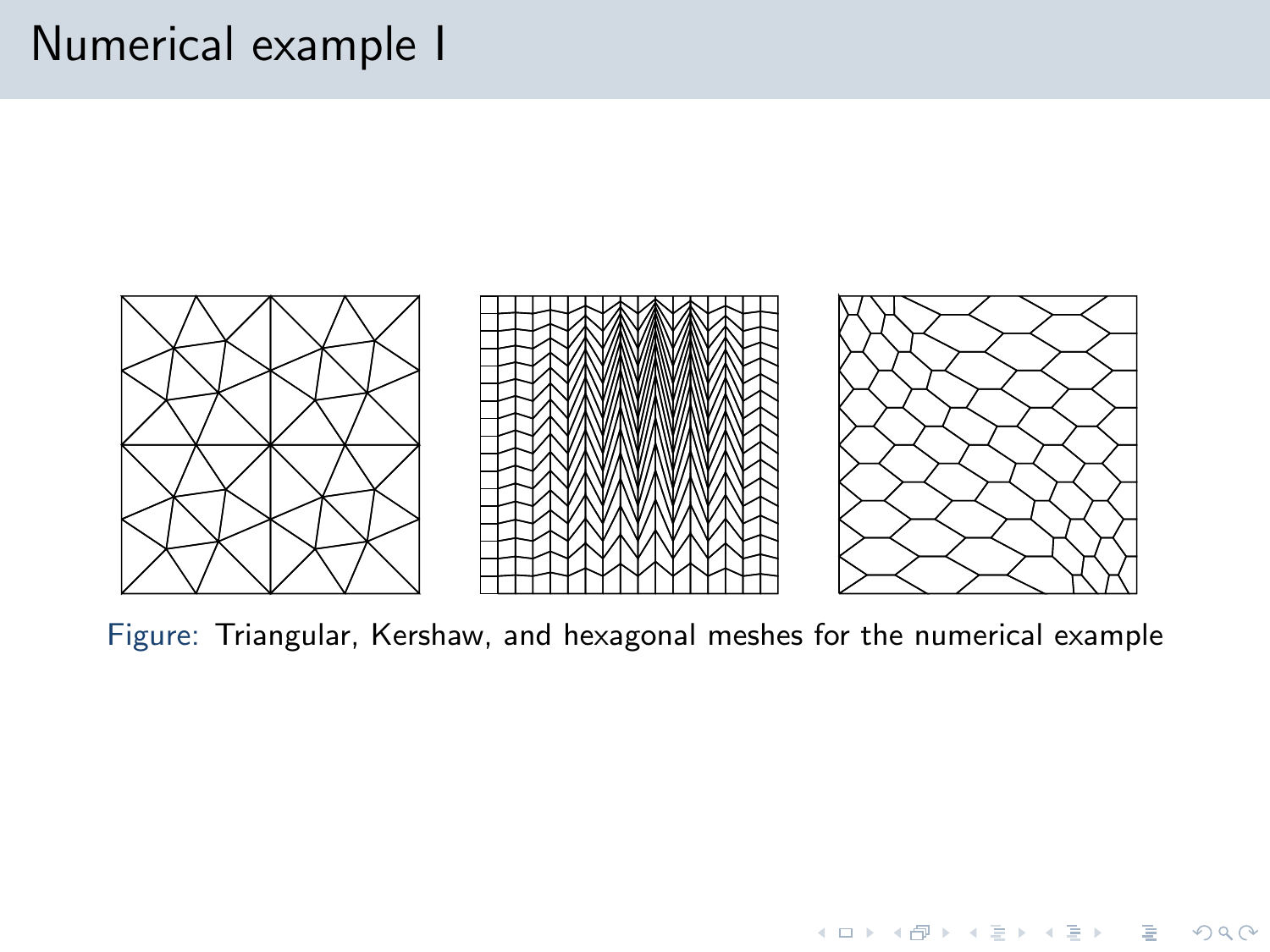# Numerical example II



Figure: Triangular mesh, Dirichlet problem with  $u = \sin(\pi x_1)\sin(\pi x_2)$ 

<span id="page-30-0"></span>K ロ > K @ > K 할 > K 할 > → 할 → 9 Q @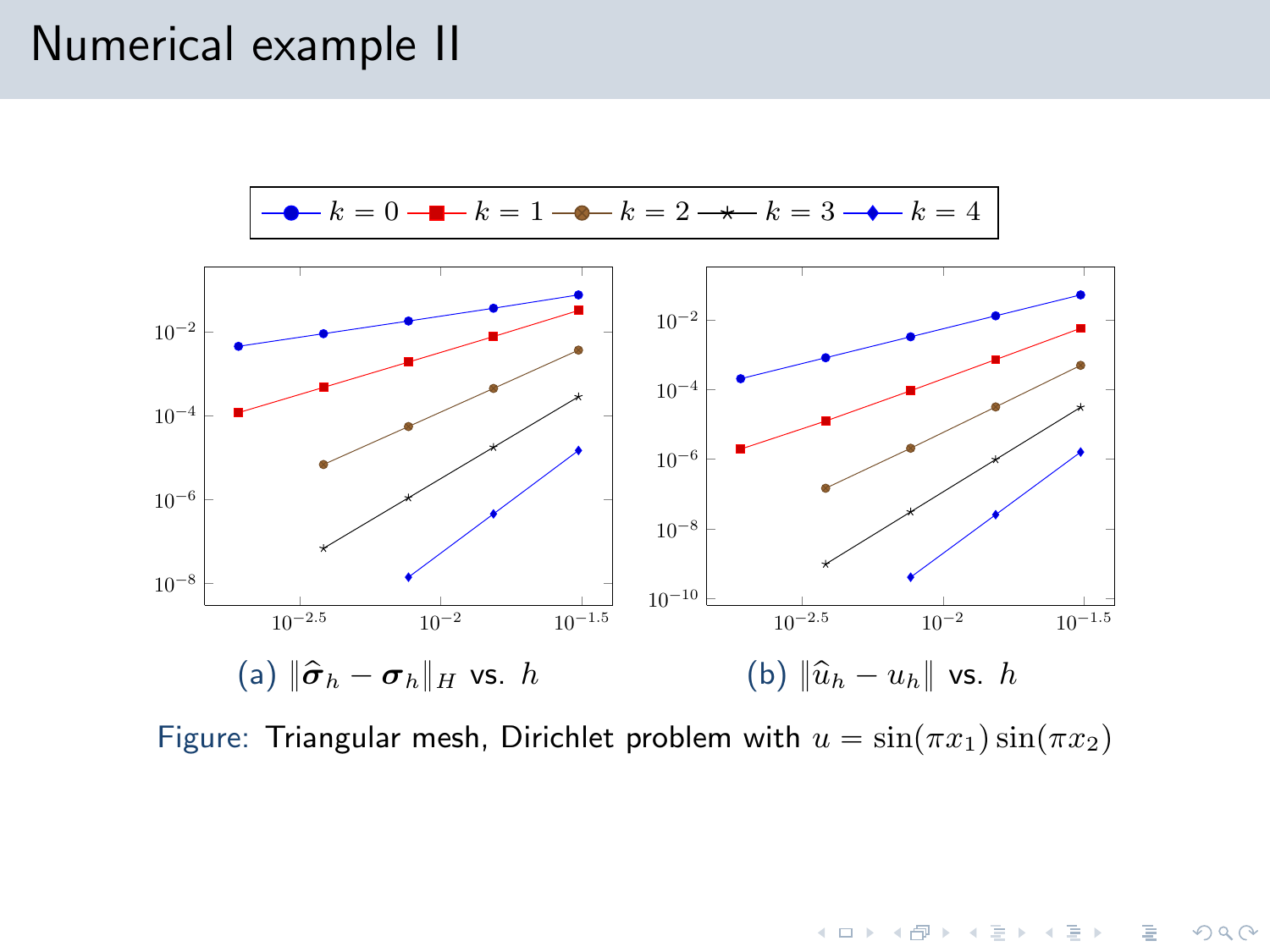# Numerical example III



Figure: Kershaw mesh, Dirichlet problem with  $u = \sin(\pi x_1)\sin(\pi x_2)$ 

K ロ > K @ > K 할 > K 할 > 1 할 : ⊙ Q Q\*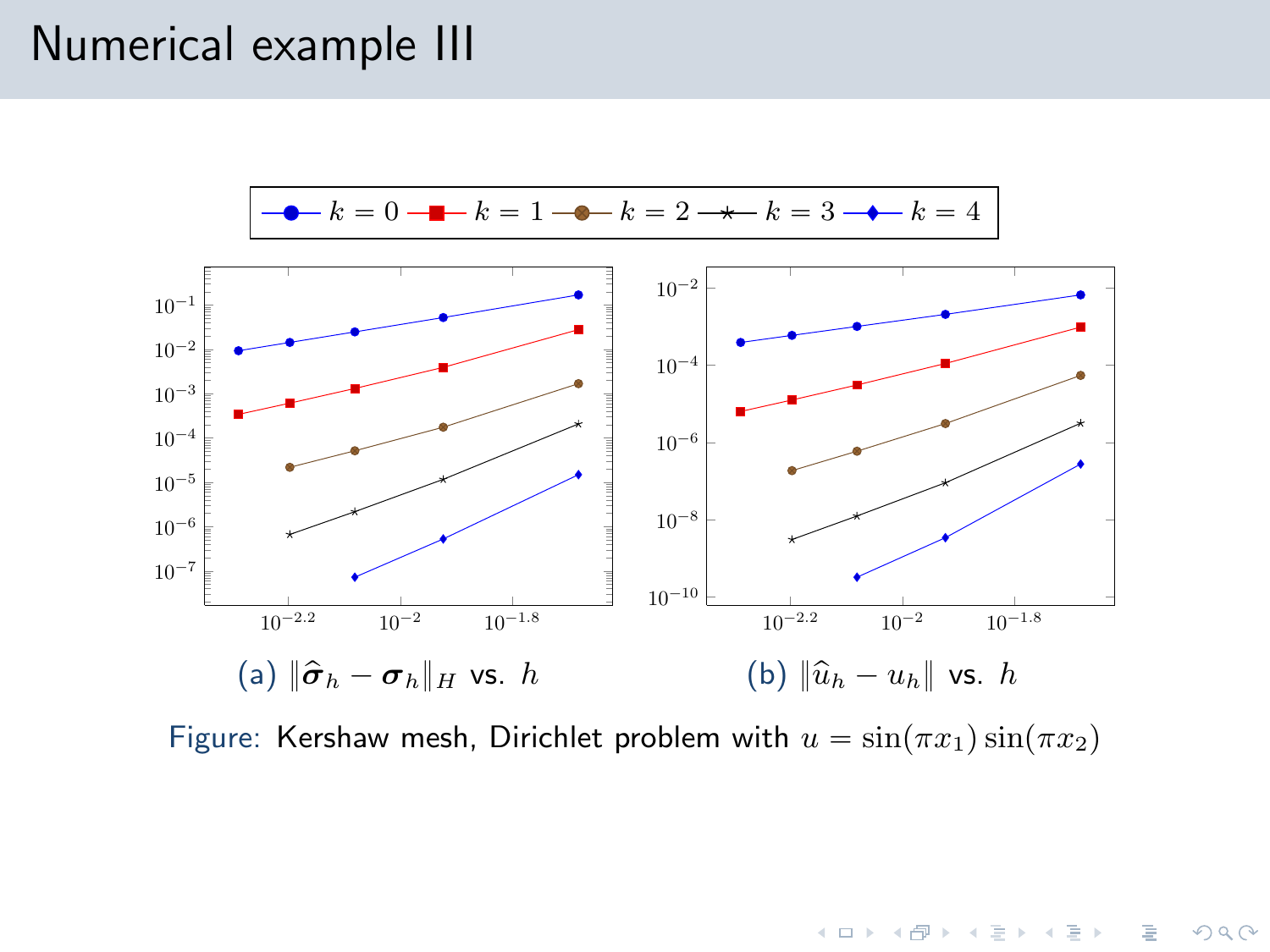# Numerical example IV



Figure: Hexagonal mesh, Dirichlet problem with  $u = sin(\pi x_1)sin(\pi x_2)$ 

K ロ ▶ K @ ▶ K 할 ▶ K 할 ▶ ... 할 ... 9 Q Q\*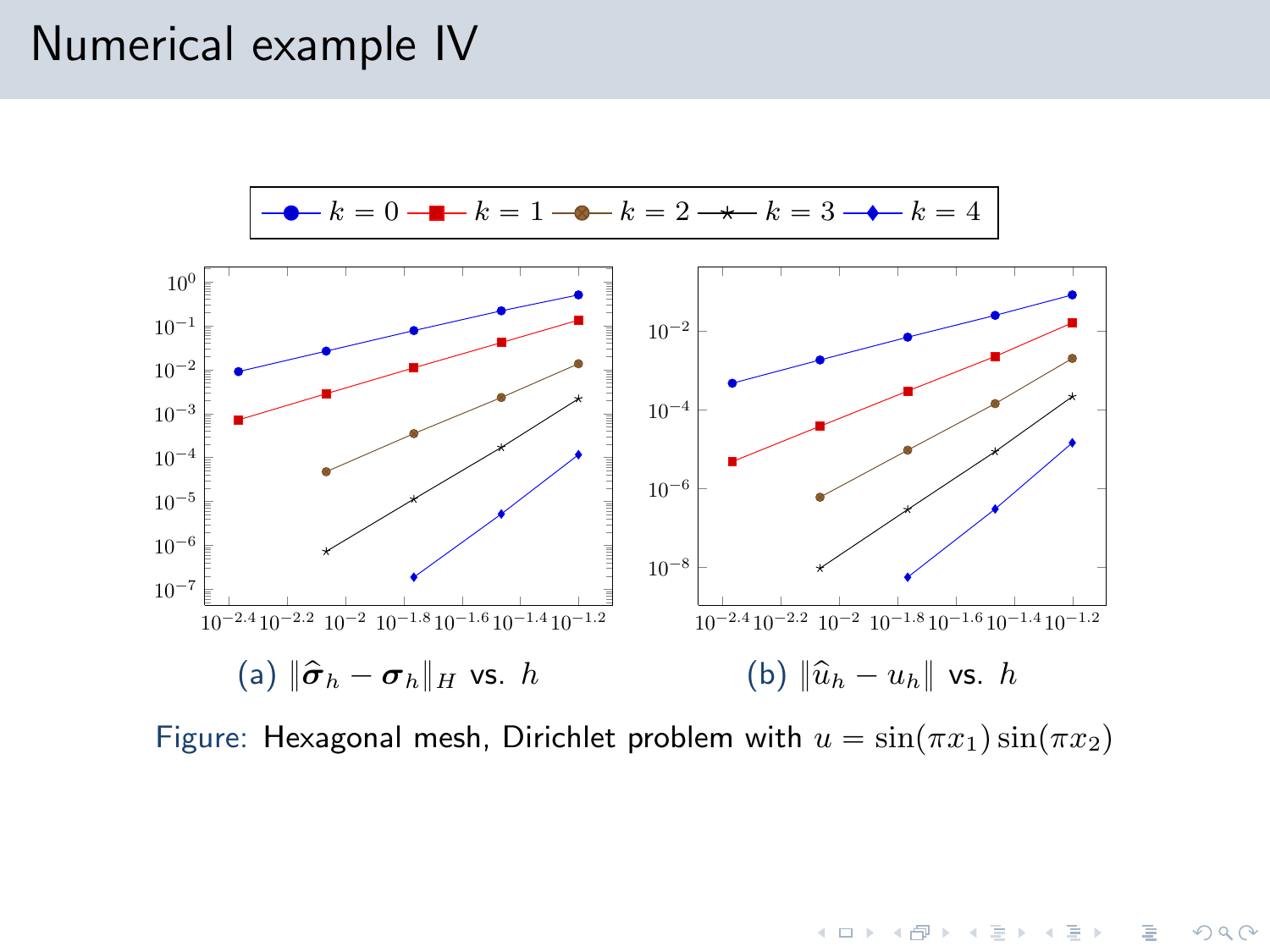# Implementation in primal form I

- Some paper work allows a primal implementation
- **Example 2** Lagrange multipliers to enforce uniqueness of interface unknowns:

$$
\Lambda_T^k := \bigtimes_{F \in \mathcal{F}_T} \Lambda_F^k \quad \forall T \in \mathcal{T}_h, \qquad \Lambda_h^k := \bigtimes_{F \in \mathcal{F}_h} \Lambda_F^k,
$$

where

$$
\Lambda_F^k := \begin{cases} \mathbb{P}^k_{d-1}(F) & \text{if } F \in \mathcal{F}^1_h \\ \{0\} & \text{if } F \in \mathcal{F}^k_h \end{cases}
$$

■ Lagrange multipliers can be interpreted as traces of the potential

Aghili, Boyaval, DP, in preparation 2014

**KOD KARD KED KED E VOOR**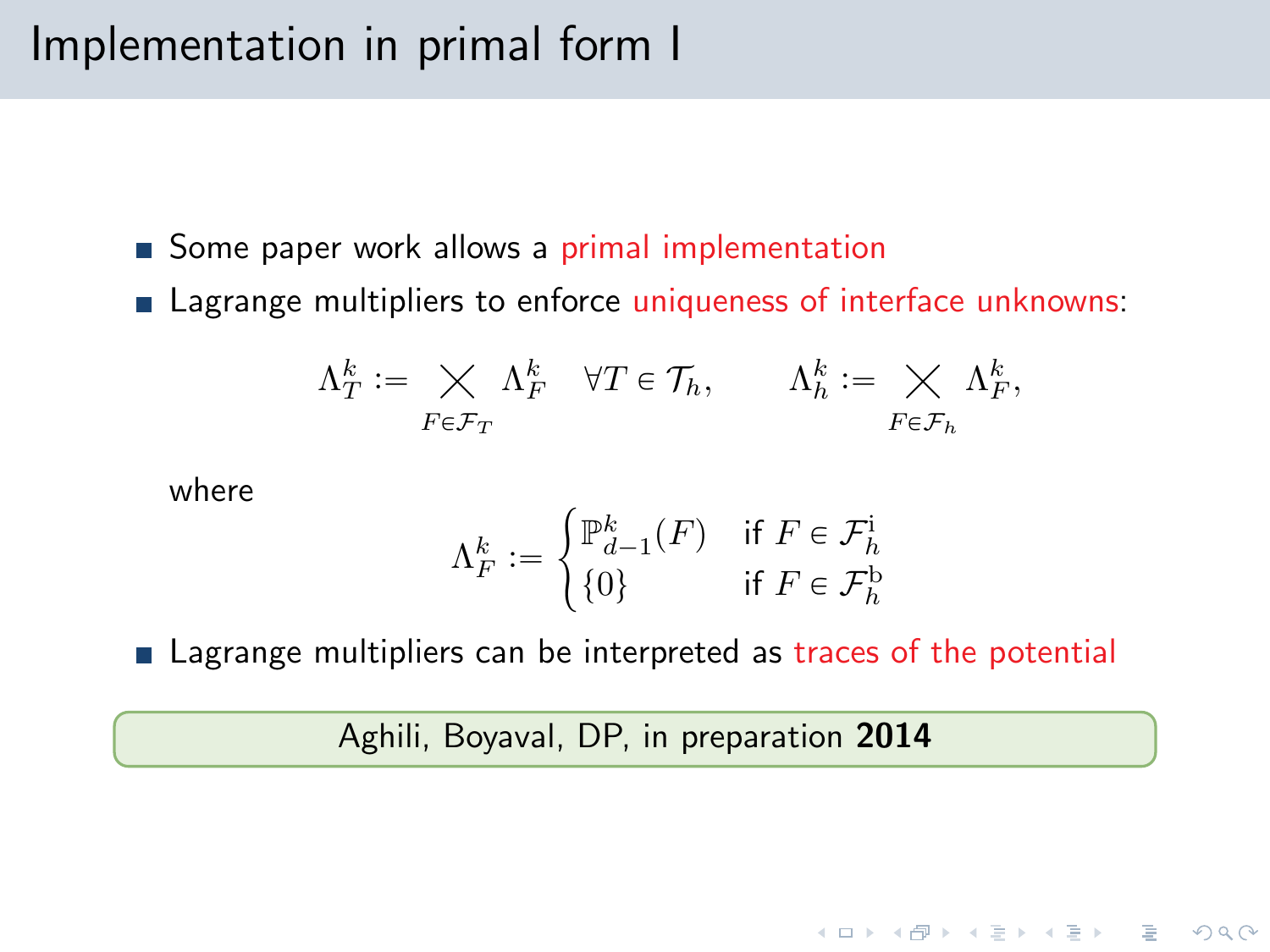## Implementation in primal form II



We define local and global hybrid DOF spaces for the potential as

$$
W_T^k := U_T^k \times \Lambda_T^k \quad \forall T \in \mathcal{T}_h, \qquad W_h^k := U_h^k \times \Lambda_h^k,
$$

and we denote by  $\widecheck{L}_T : W_h^k \mapsto W_T^k$  the restriction operator Let the discrete gradient  $\bm{G}_T^k$  be s.t.,  $\forall z = (v_T, (\mu_F)_{F \in \mathcal{F}_T}) \in W_T^k$ ,

$$
(\boldsymbol{G}_{T}^{k}z,\mathfrak{R}_{T}^{k}\boldsymbol{\tau})_{T} = -(v_{T},D_{T}^{k}\boldsymbol{\tau})_{T} + \sum_{F \in \mathcal{F}_{T}} (\mu_{F},\tau_{TF})_{F} \quad \forall \boldsymbol{\tau} \in \Sigma_{T}^{k}
$$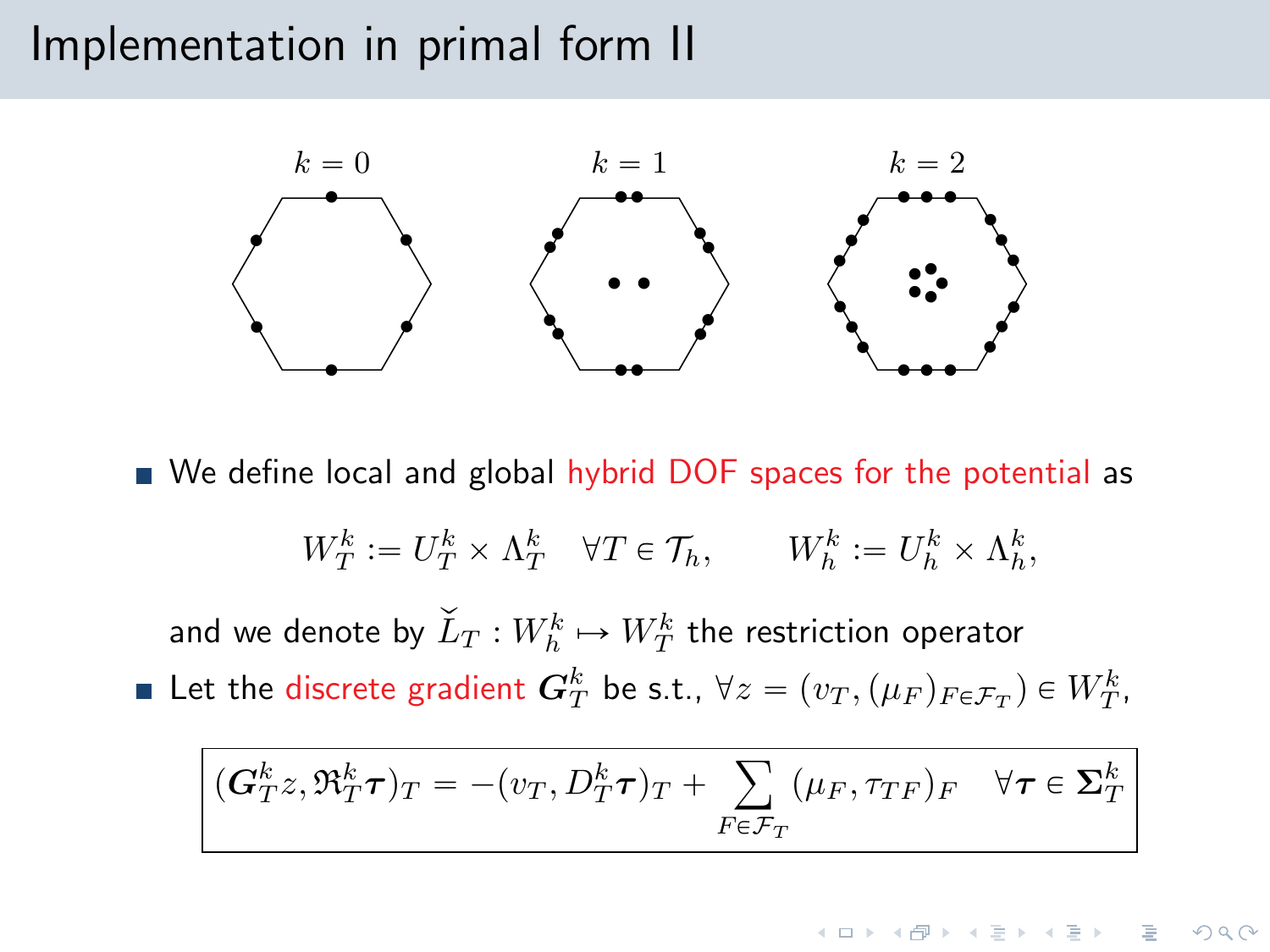# Implementation in primal form III

Lemma (Primal hybrid version)

Let  $\mathbf{G}_h^k : W_h^k \to L^2(\Omega)^d$  be s.t., for all  $z_h \in W_h^k$ ,

$$
\bm G_h^k z_{h|T} = \bm G_T^k \widecheck{L}_T z_h \quad \forall T \in \mathcal{T}_h,
$$

and let  $w_h \in (u_h, \lambda_h) \in W_h^k$  solve: For all  $z_h = (v_h, \mu_h) \in W_h^k$ ,

<span id="page-35-0"></span>
$$
(\boldsymbol{KG}_h^k w_h, \boldsymbol{G}_h^k z_h) = (f, v_h)
$$
 (PH<sub>h</sub>)

**KORK ERREST ORA** 

Then,  $u_h$  coincides with the potential in  $(M_h)$  $(M_h)$  and

$$
\mathfrak{R}_T^k L_T \boldsymbol{\sigma}_h = \boldsymbol{K}_T \boldsymbol{G}_T^k \widecheck{L}_T(u_h, \lambda_h) \qquad \forall T \in \mathcal{T}_h.
$$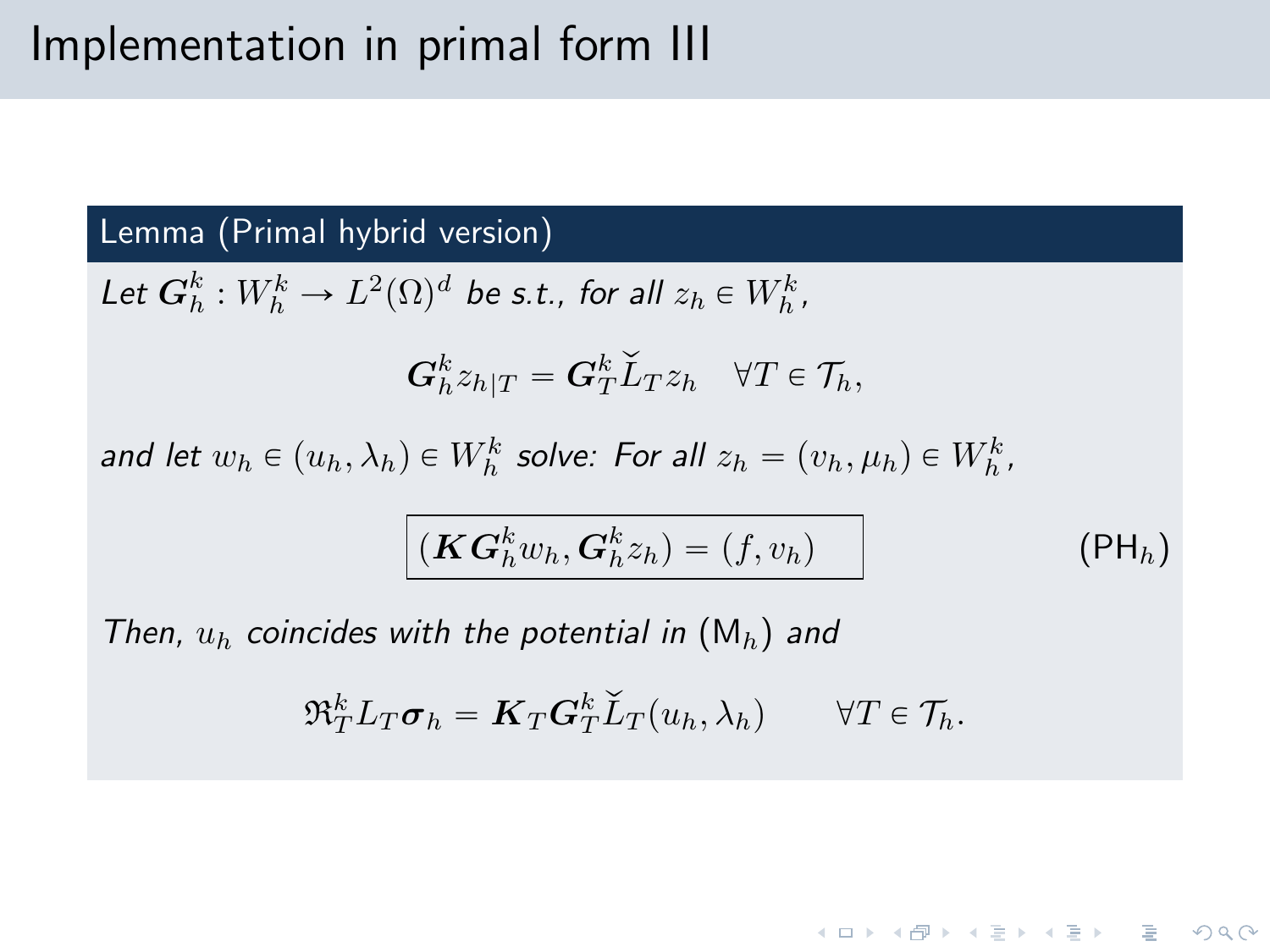# Implementation in primal form IV

- **The equivalent formulation [\(PH](#page-35-0)**<sub>h</sub>) yields a SPD rather than a saddle-point matrix
- Cell DOFs can be locally eliminated leading to a global system of size

$$
\boxed{\text{card}(\mathcal{F}_h^{\text{i}}) \times \text{dim}(\mathbb{P}_{d-1}^k) = \text{card}(\mathcal{F}_h^{\text{i}}) \times {k + d - 1 \choose k}}
$$

■ The method of [\[Di Pietro and Lemaire, 2013\]](#page-37-2) can be recovered as a special case when  $k = 0$ 

**KOD KARD KED KED E VOOR**